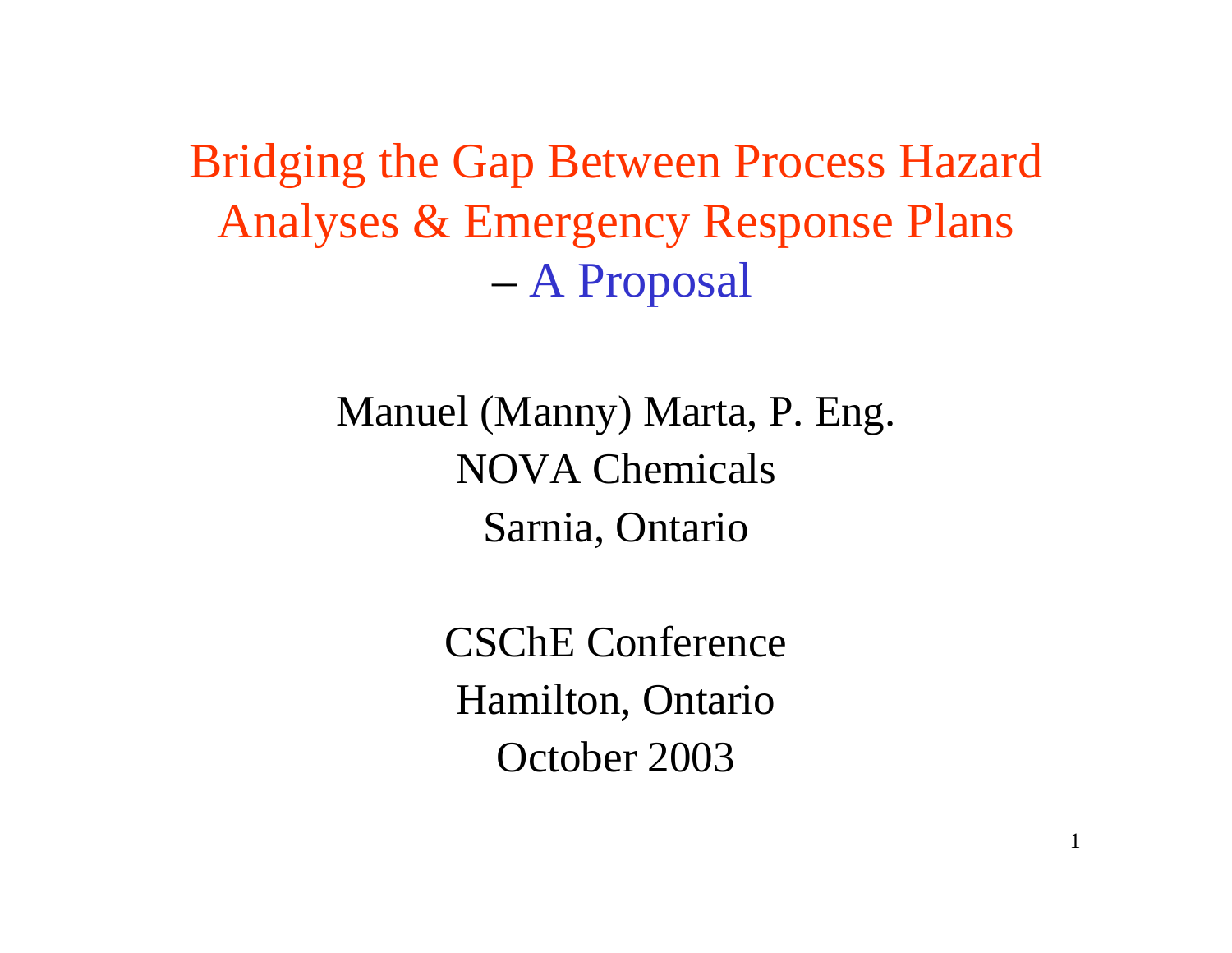Federal Environmental Emergency (E2) Regulation

- Environmental Emergency
	- An uncontrolled, unplanned or accidental release of a substance into the environment; or the reasonable likelihood of such a release that may **affect the environment, human life or health**, or the environment on which human health depends
- Objectives
	- <sup>a</sup>"safety net" for the comprehensive management of environmental emergencies.
	- address the **prevention** of, **preparedness** for, **response** to or **recovery** from an environmental emergency
	- Owner liable for restoring damaged environment and costs related to responding to environmental emergency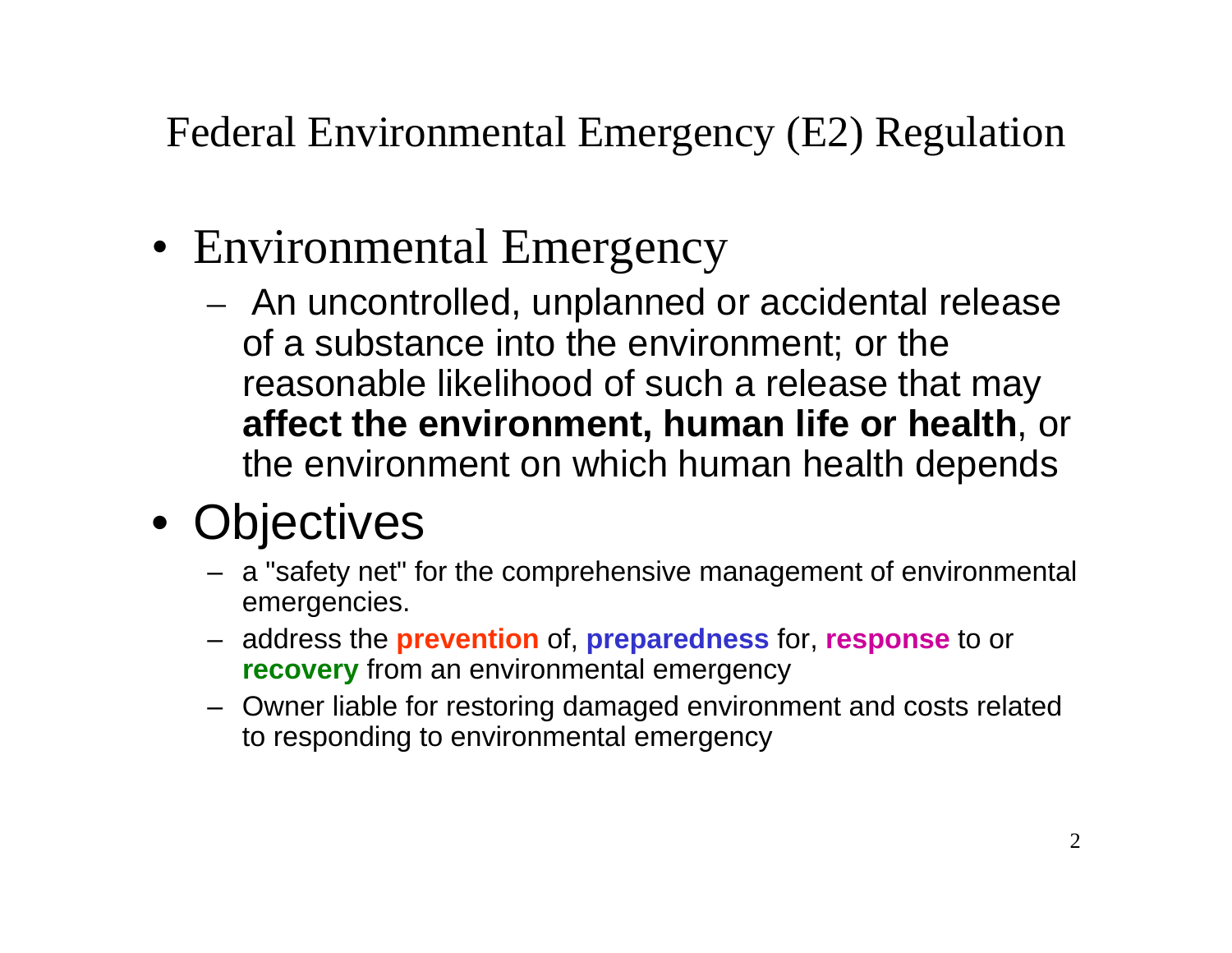## "Connecting the Dots"

### –**Prevention**

- **Process Hazard Analyses and Management of Change to Facilities (primarily Process Safety Function)**
- $\mathcal{L}_{\mathcal{A}}$  , and the set of the set of the set of the set of the set of the set of the set of the set of the set of the set of the set of the set of the set of the set of the set of the set of the set of the set of th **Preparedness and Response**
	- **ER Plans (ER Function)**
- $\mathcal{L}_{\mathcal{A}}$  , and the set of  $\mathcal{L}_{\mathcal{A}}$  **Recovery**
	- **Environmental Recovery Plans (primarily Environmental Function)**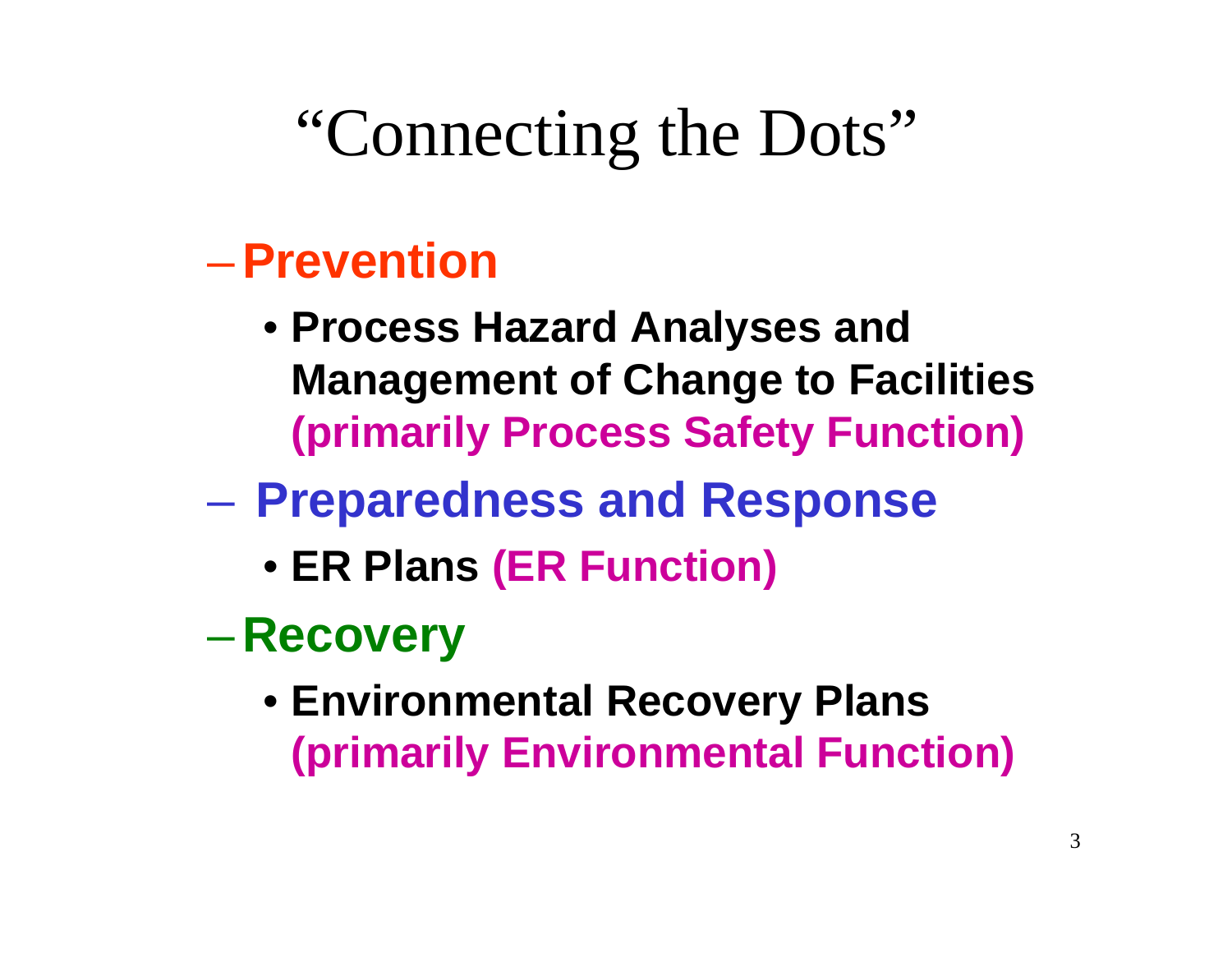### PHA's & ER Plans - Defining The Gap

- What Process Hazard Analyes (PHAs) Do
	- Typically managed/ coordinated by Process Safety personnel
	- Involves hazard/ risk reviews with input from operations & maintenance
	- Divide manufacturing site into units/ areas
	- Prioritize areas for order of analysis according to hazard level/ risk level
	- During analyses consider deviation, causes, hazards, consequences, existing safeguards
	- Recommendations for "under-protected" deviations
		- Procedural
		- Engineered solution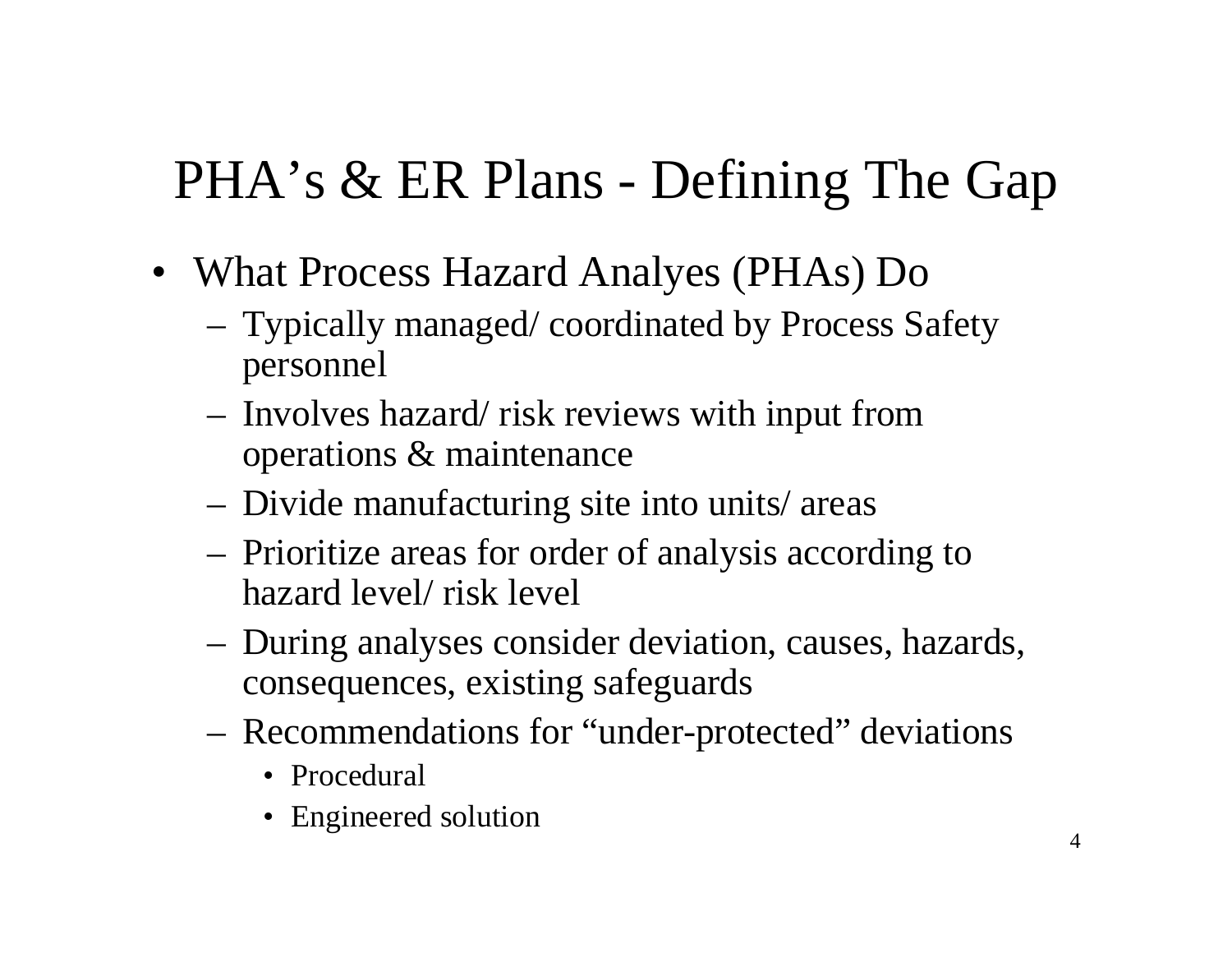# PHAs

- Recommendations
	- When current safeguards are inadequate
	- General Types
		- Procedural
		- Engineered Systems
			- Passive
			- Active
- Emergency Response
	- Always assumed available as last resort to manage residual risk if all safeguards to prevent loss-ofcontainment should fail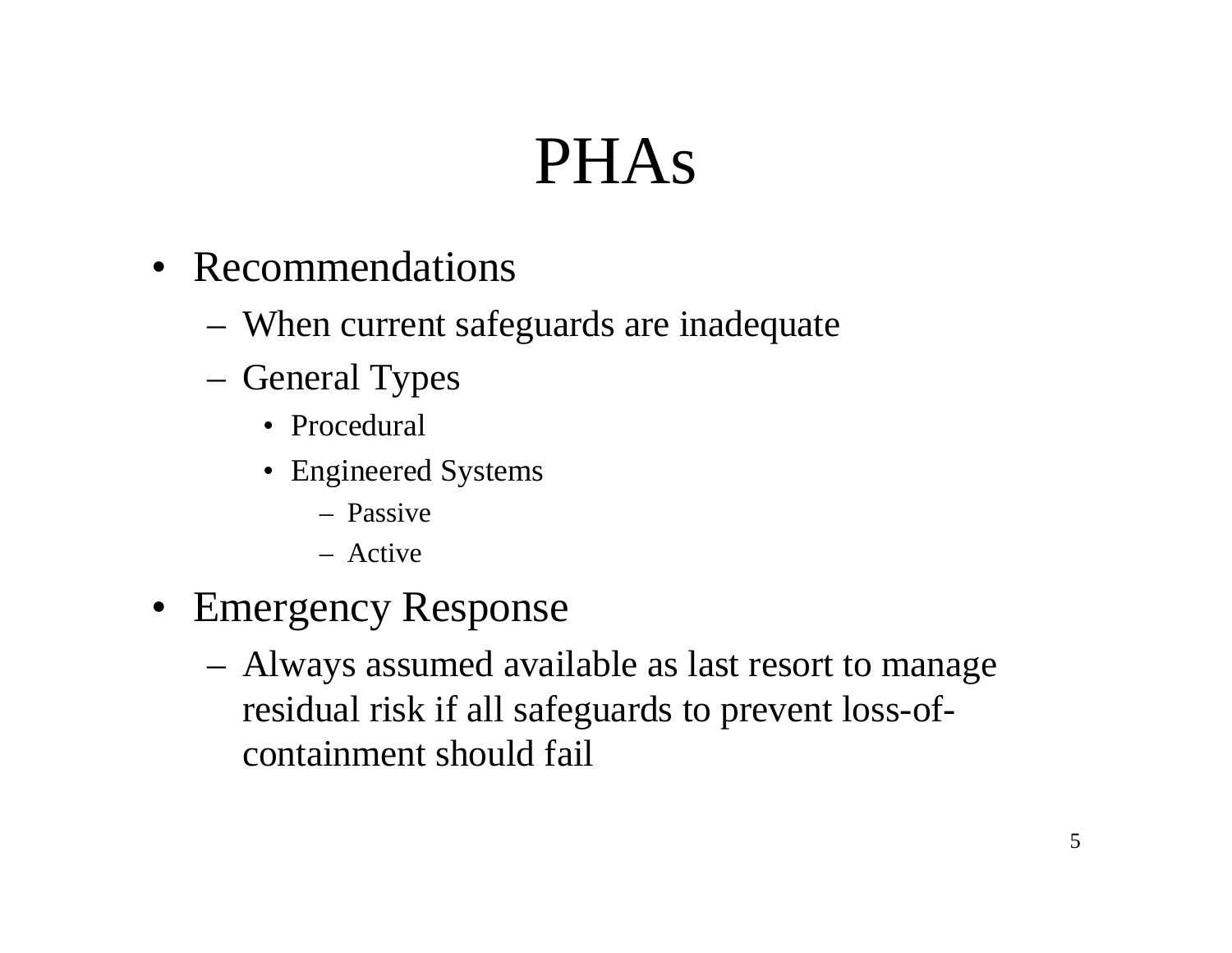# PHA's

- Outputs
	- Hazard Review Worksheet
	- Recommendations
	- – Hazard Summary
		- Area
		- General & Specific Hazard
		- Reference to Generic ER Plan for Each Hazard Type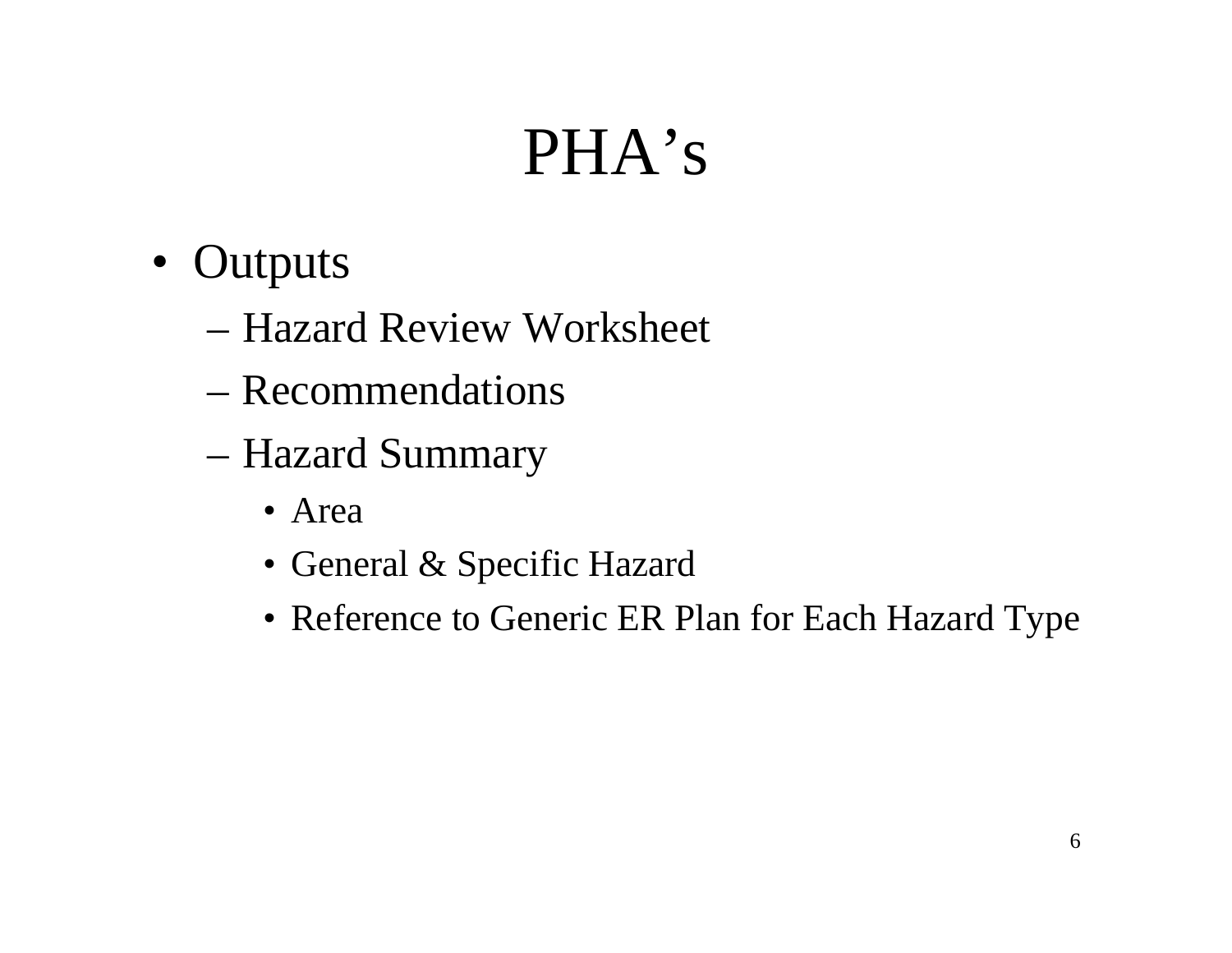### Typical Emergency Response (ER) Plans

- ER Plans done for general commonly understood hazards (coordinated by ER people)
- Assessments for ER Plans are done independently from PHAs
- Considers C.A.E.R.
	- Community Awareness (includes preparedness)
	- – Emergency Response (includes public response or evacuation alerts)
- Industry-Community Mutual Aid
- $\bullet$  Elements
	- People (ie, trained emergency responders with proper personal protective clothing/equipment)
	- – Equipment (fire trucks, hoses, firewater monitors, foam injection systems)
	- Plans & Drills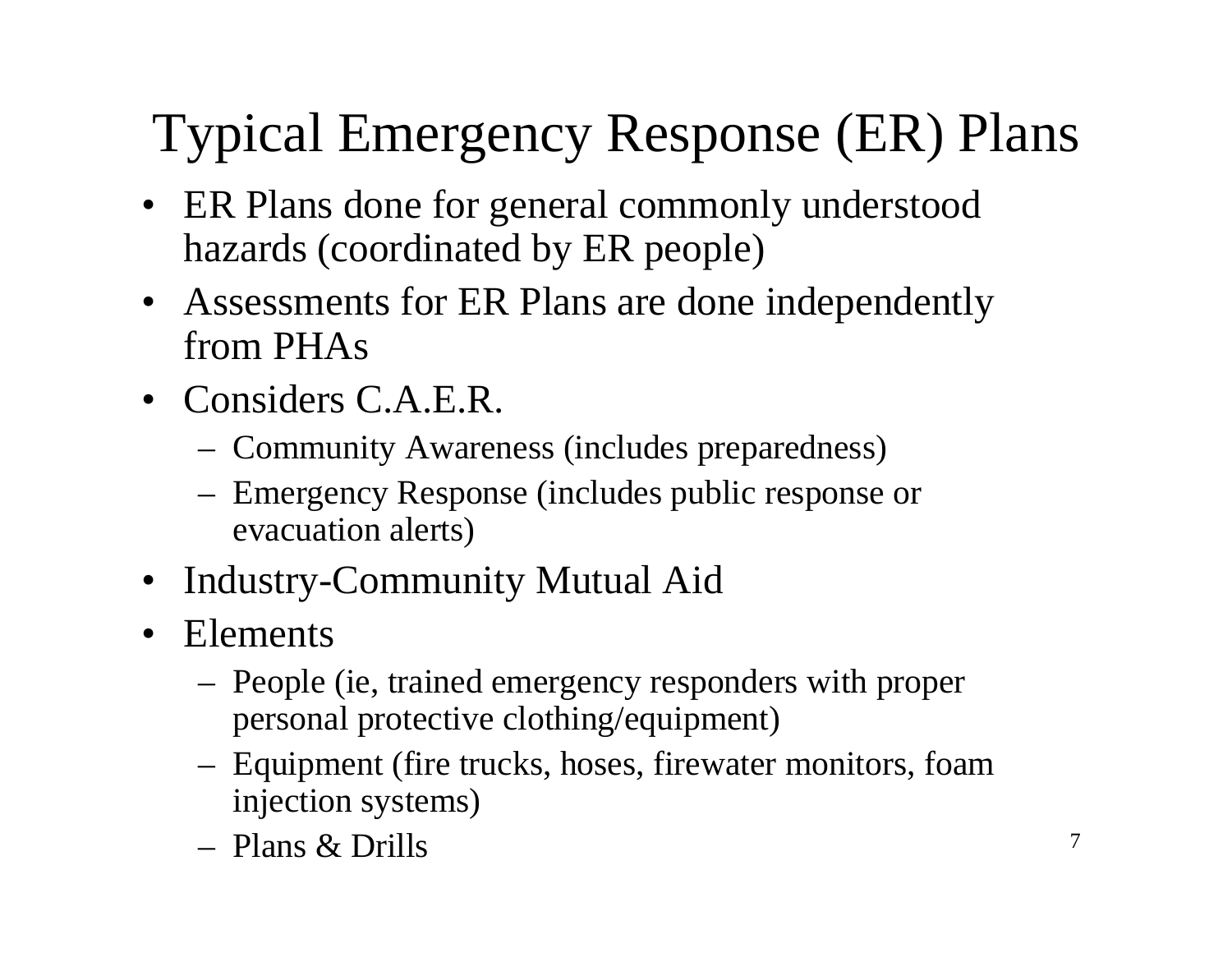### ER Plans

- Examples of Generic ER Plans
	- Toxic/ spill/ vapor release
	- Explosion/ fire
	- Emergency Alarm Activation/ Neighbour Notification
	- Critical Injury/ Fatality
	- Environmental Occurrence
	- Weather emergency
	- Industrial rescue
	- Workplace violence
	- Civil unrest
	- Air monitoring
	- Hazmat/ Liquid Hydrocarbon Spill Decision Flowchart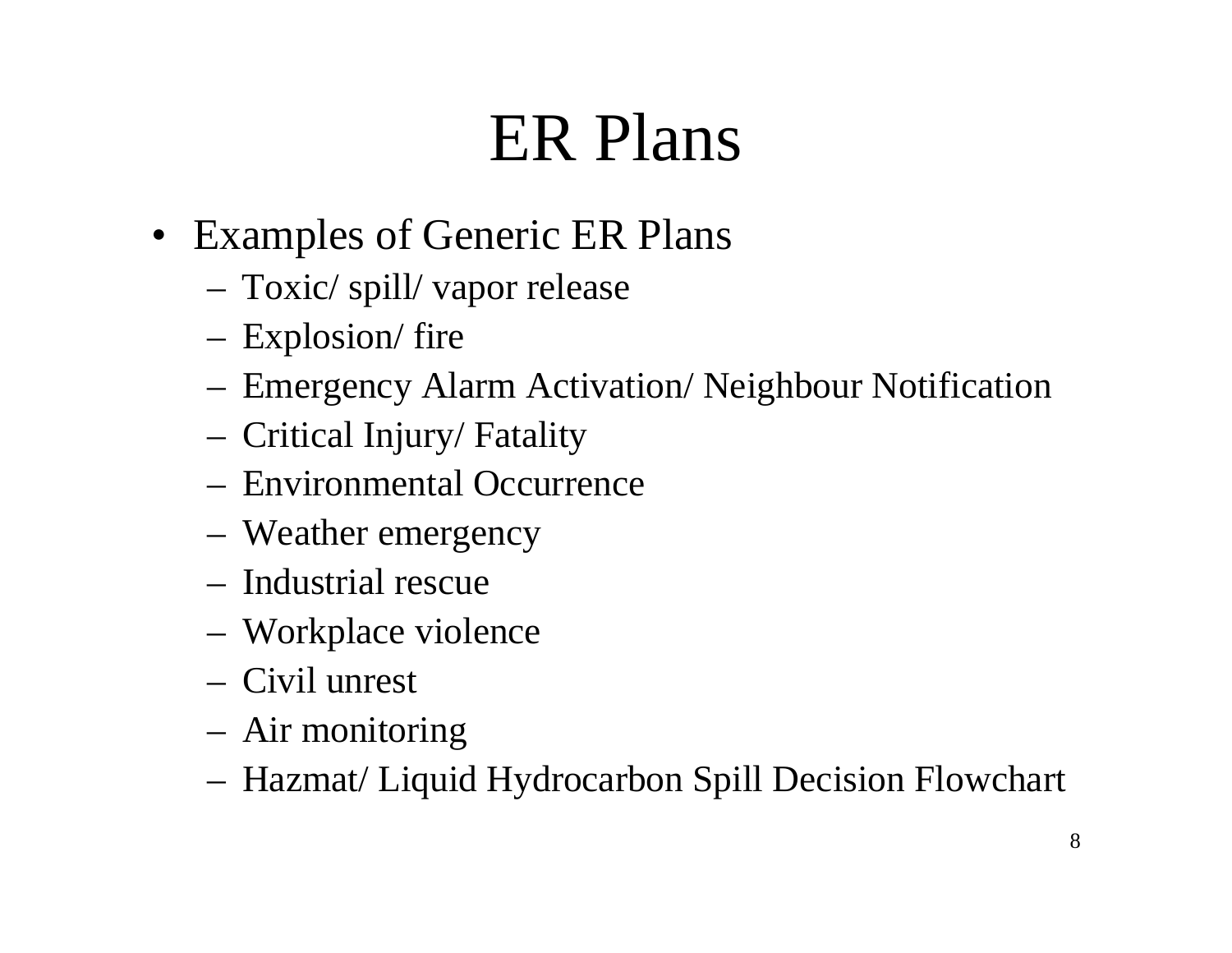### ER Plans

- Examples of Generic ER Plans (Continued)
	- Bomb threat
	- –Hydrogen Sulfide toxic gas release
	- –Laboratory release
	- –Potable water supply emergency
	- –Third party emergency response
	- Biological threat
	- Radioactive sources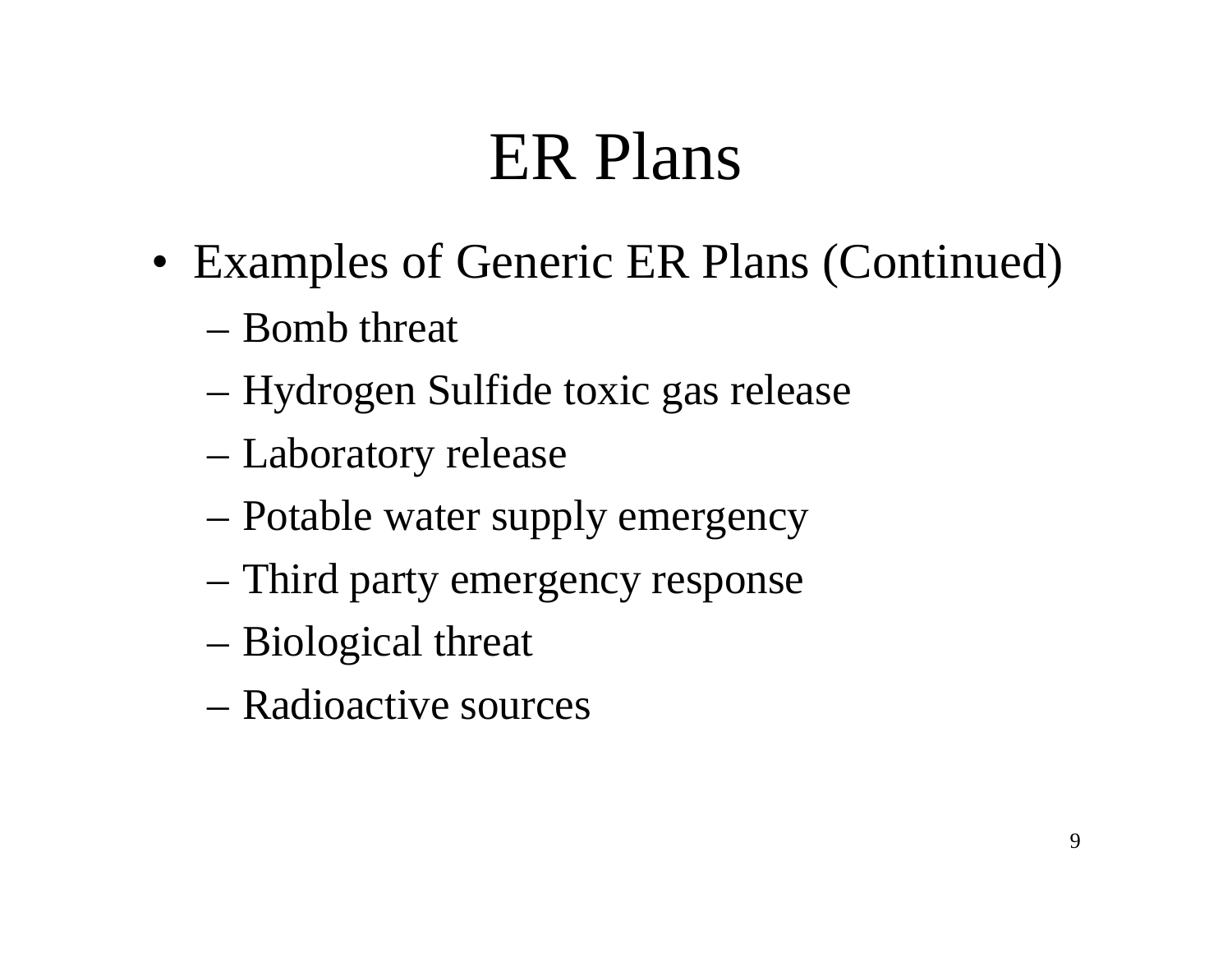### **Example - Toxic/ Spill/ Vapor Release Decision Flowchart**

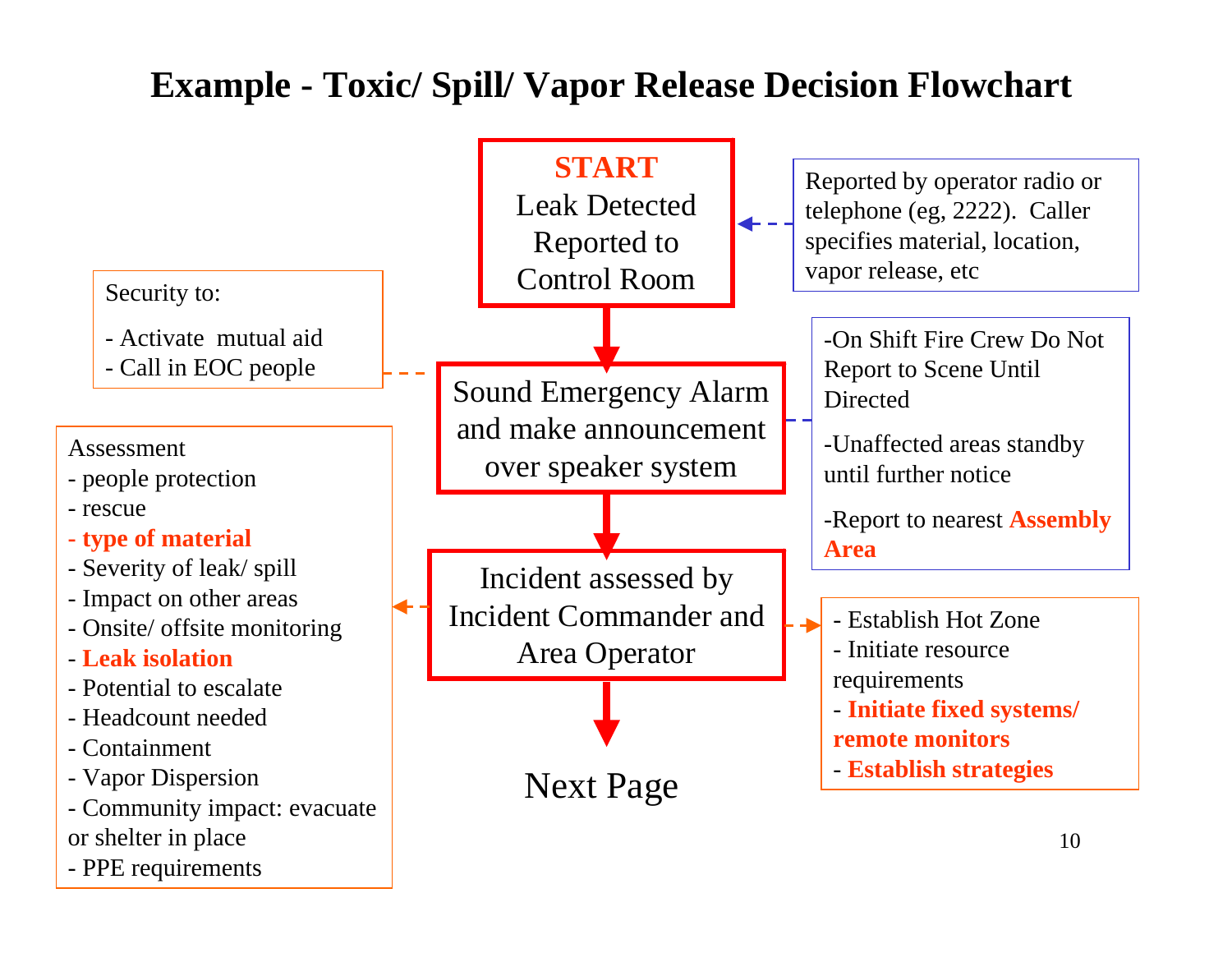#### **Example -Toxic/ Spill/ Vapor Release Decision Flowchart**

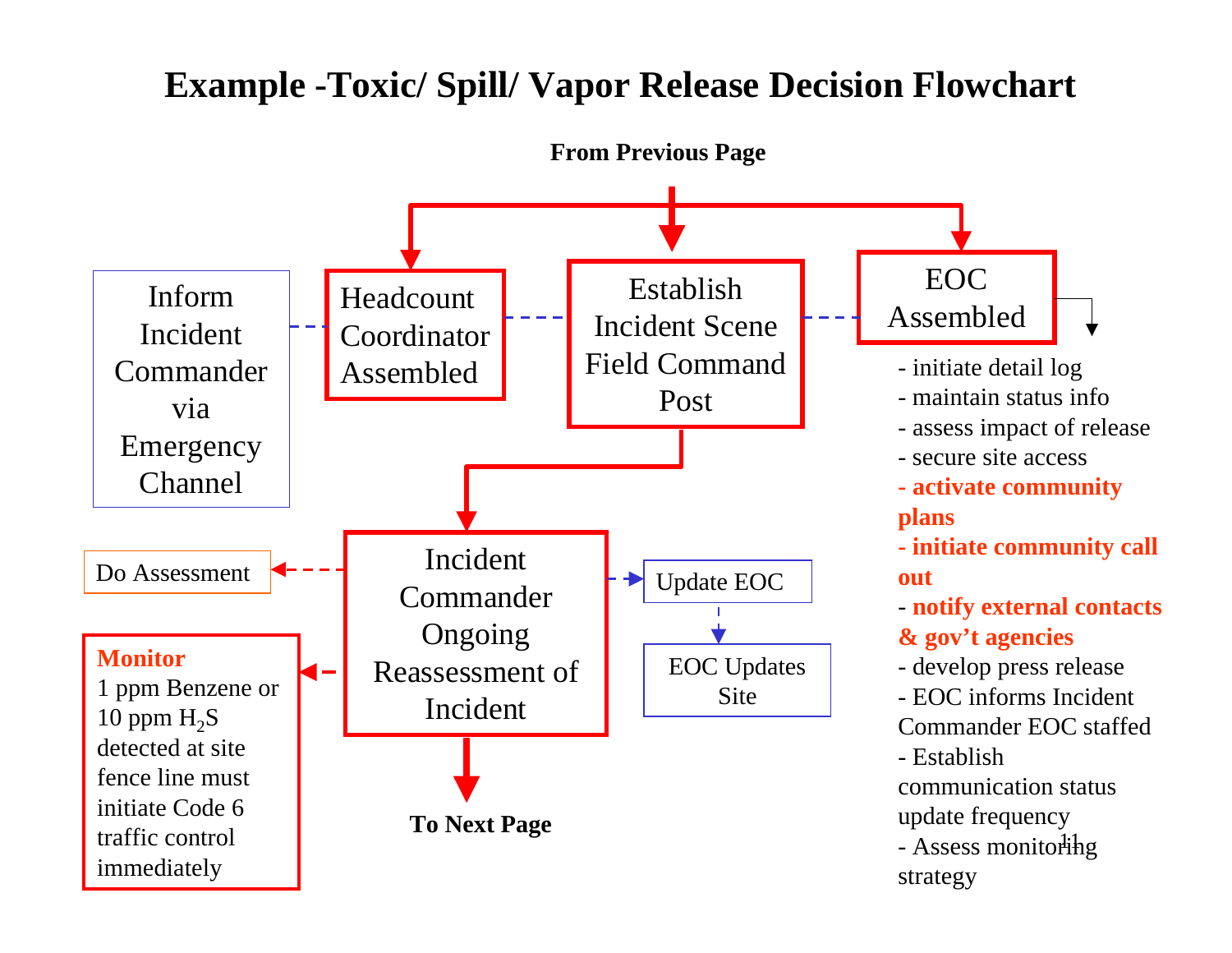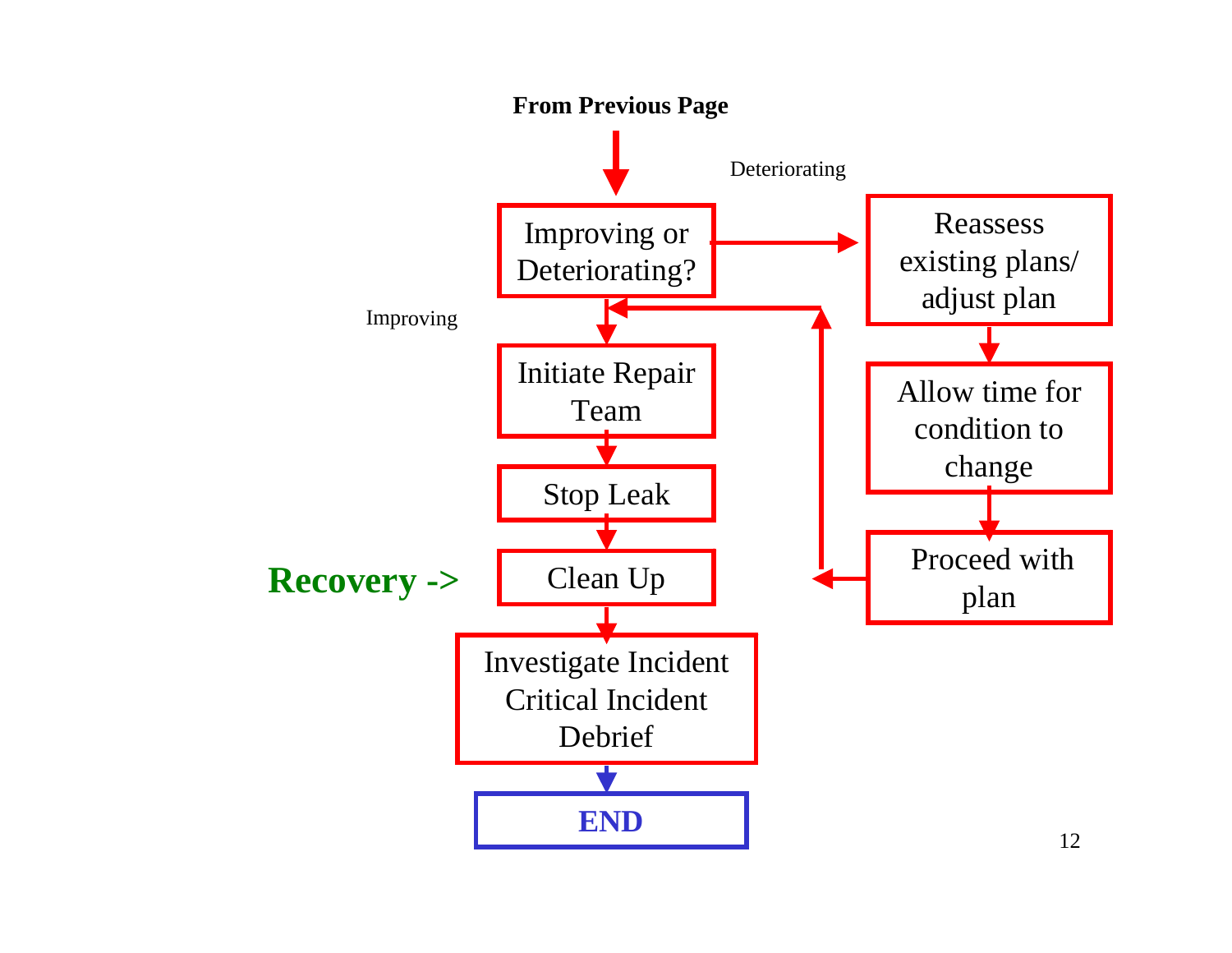# Bridging PHAs & Generic ER Plans – Current Situation

- PHAs done by Process Safety
- Generic ER Plans done by ER
- Hazard & Generic ER Plan Summary Includes:
	- PHA Hazard Summary (Process Safety)
	- –ER Plan Reference (ER)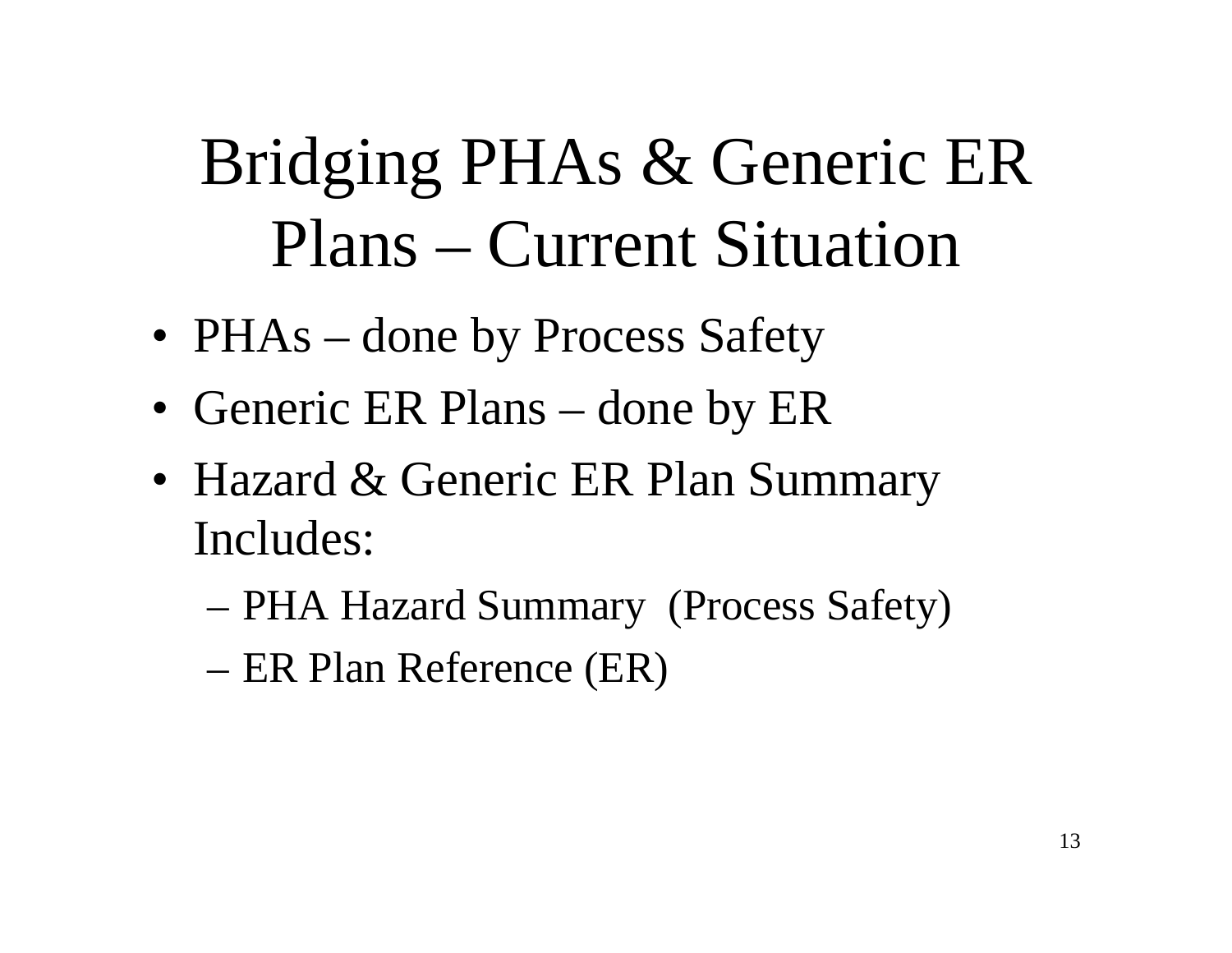### Hazard – ER Plan Matrix Structure

- For each site develop matrix
- Columns
	- Process & Area Information
		- Unit
		- Area
		- Feed or Storage Chemicals
		- Products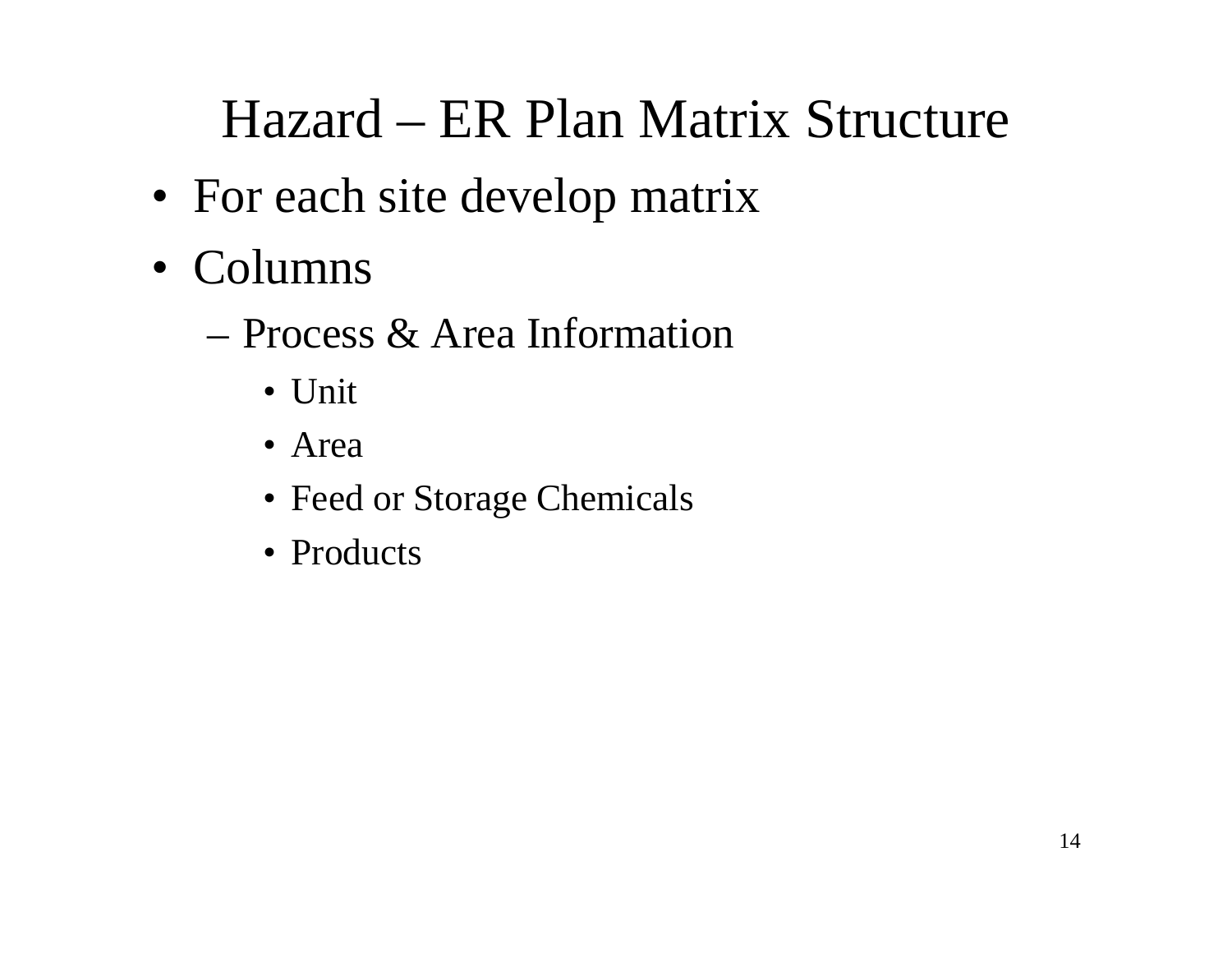Hazard – ER Matrix Structure (Cont'd)

–Columns (continued)

–Hazards (Chemical & Facility Hazards)

•Un-ignited flammable vapor release

•Fire (vapor, pool, tank) / Explosion (vapor cloud, physical, reaction, BLEVEs)

•Toxic Vapor Release

•Radioactive release

•Release occurring off-site to environment (eg, pipelines)

•Non-Chemical Hazards (eg, falling into water; impact by moving railcars, other)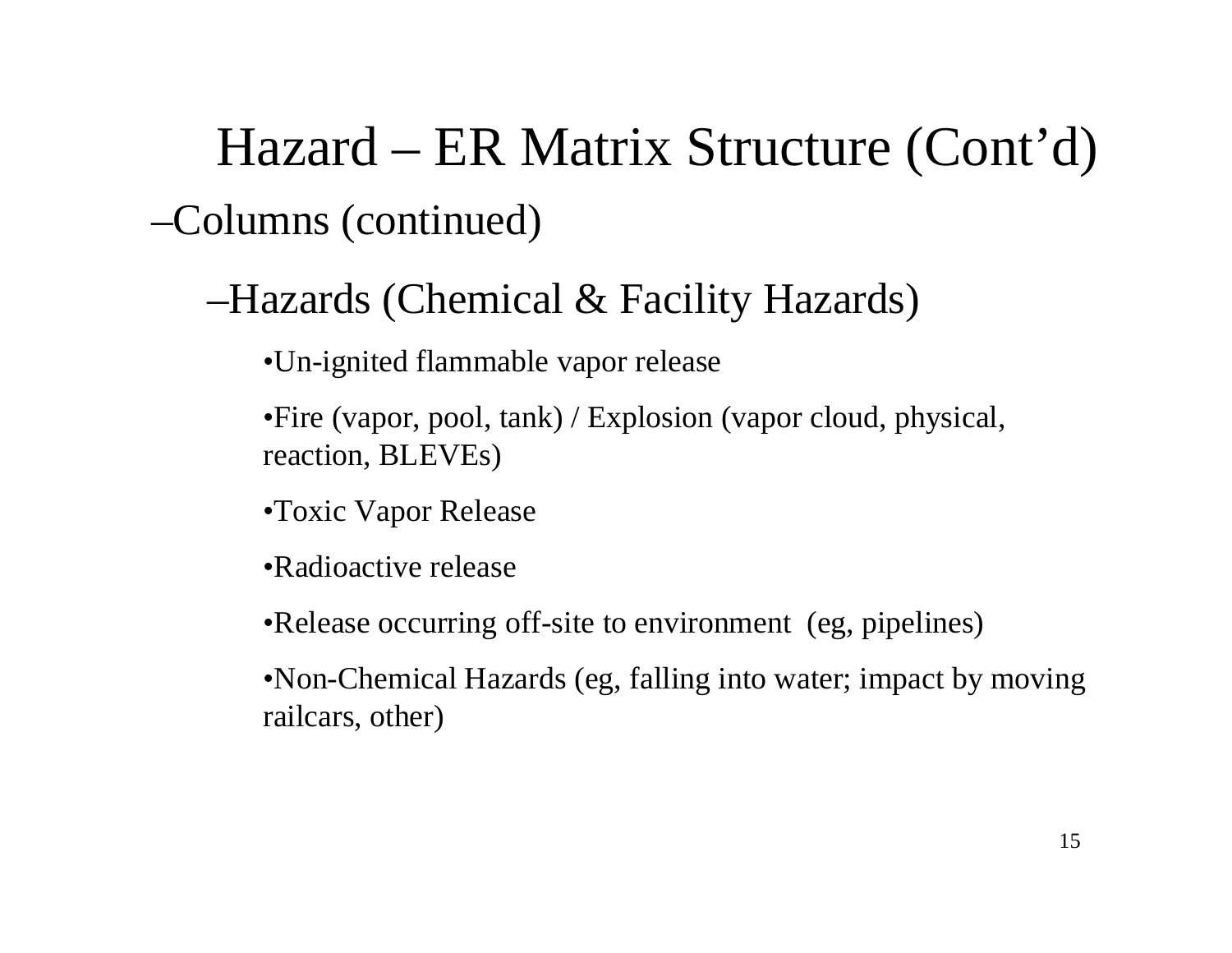## ER information on Matrix

- •Underneath each hazard type identify reference for generic ER decision flow diagram
- •Example

Site: xyz

More Hazards ->

| Unit       | ┙<br>Area | Feed or<br><b>Storage Chem</b> | Products                                  | PHA Identified Hazards (by Process Safety Engineers)<br>(chemical and facility hazards)<br>(Not all shown) |                                                 |                           |                               |                           |  |
|------------|-----------|--------------------------------|-------------------------------------------|------------------------------------------------------------------------------------------------------------|-------------------------------------------------|---------------------------|-------------------------------|---------------------------|--|
|            |           |                                |                                           | Unignited<br>flamm<br>vapor cloud                                                                          | Fire/<br>Explosion<br>(incl.<br><b>BLEVEs</b> ) | Toxic<br>Vapor<br>Release | Release<br>Off-Site to<br>Env | Radioactive<br>release    |  |
|            |           |                                |                                           | <b>ER Flow</b><br>Dia xxx                                                                                  | <b>ER Flow</b><br>Dia xxx                       | <b>ER Flow</b><br>Dia xxx | <b>ER Flow</b><br>Dia xxx     | <b>ER Flow</b><br>Dia xxx |  |
| <b>DPG</b> | Aromatics | $C6 - C8$ Heart Cut            | $C_6C_8$<br>Raffinate<br>Arom.<br>Extract | $\boldsymbol{X}$                                                                                           | X                                               |                           |                               | 16                        |  |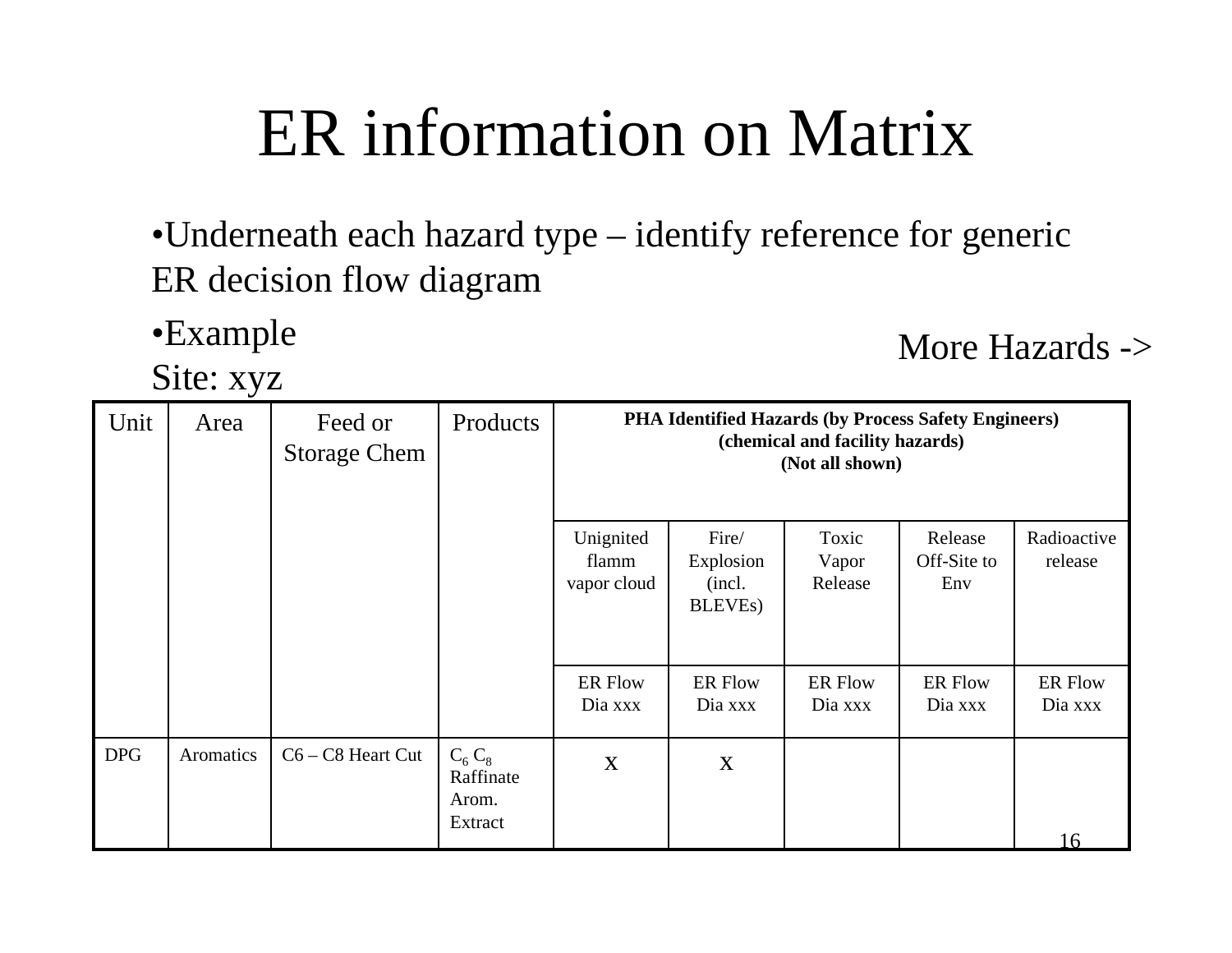

The sooner the point of stabilization is reached the lower the impact potential. Effective bridging of PHAs with Generic ER Plans minimizes times to stabilization.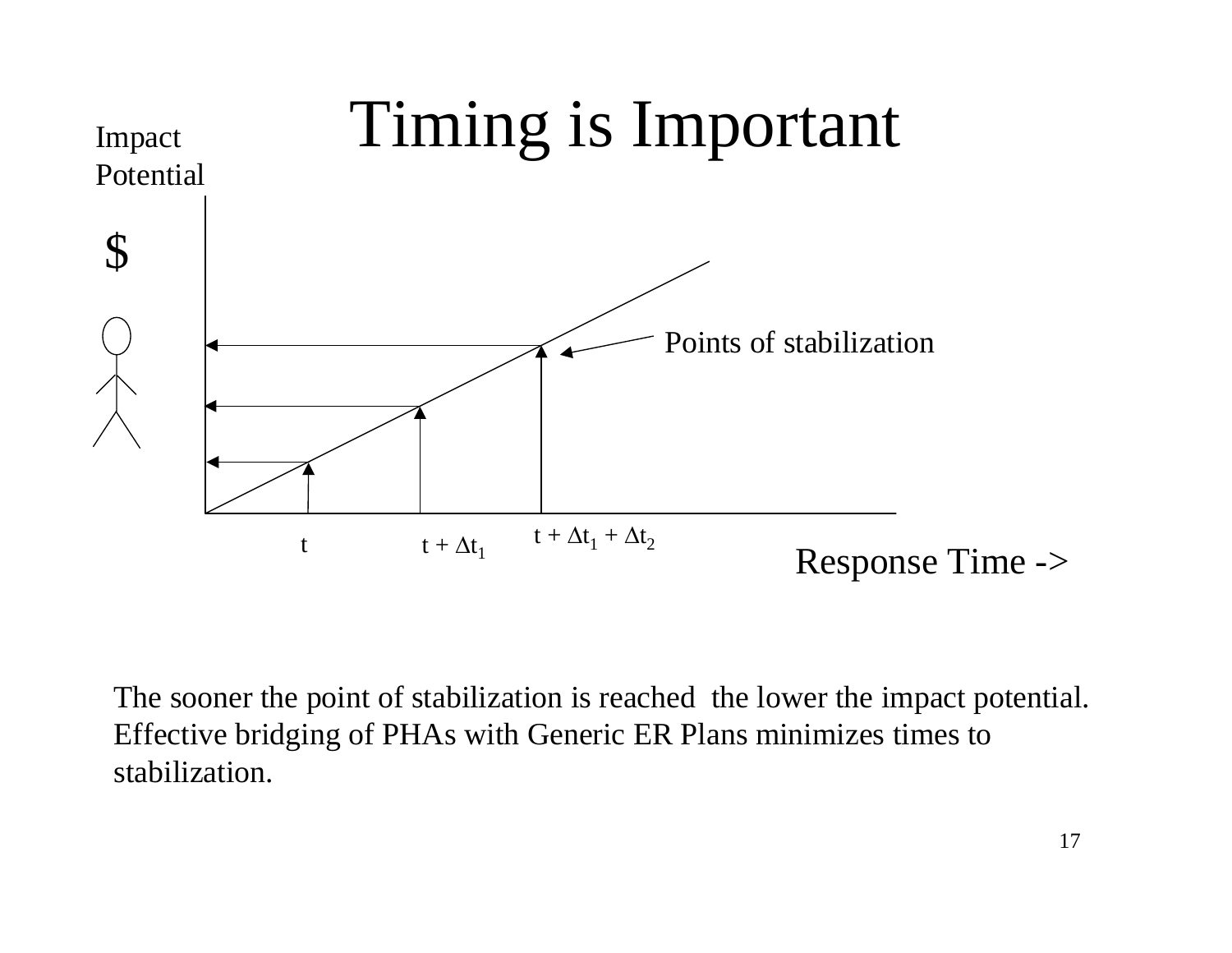### How Can We Make ER More Effective

- ER "Pre-plans"
	- A detailed look at specific potential emergency situations
- Do for each PHA area or sub-area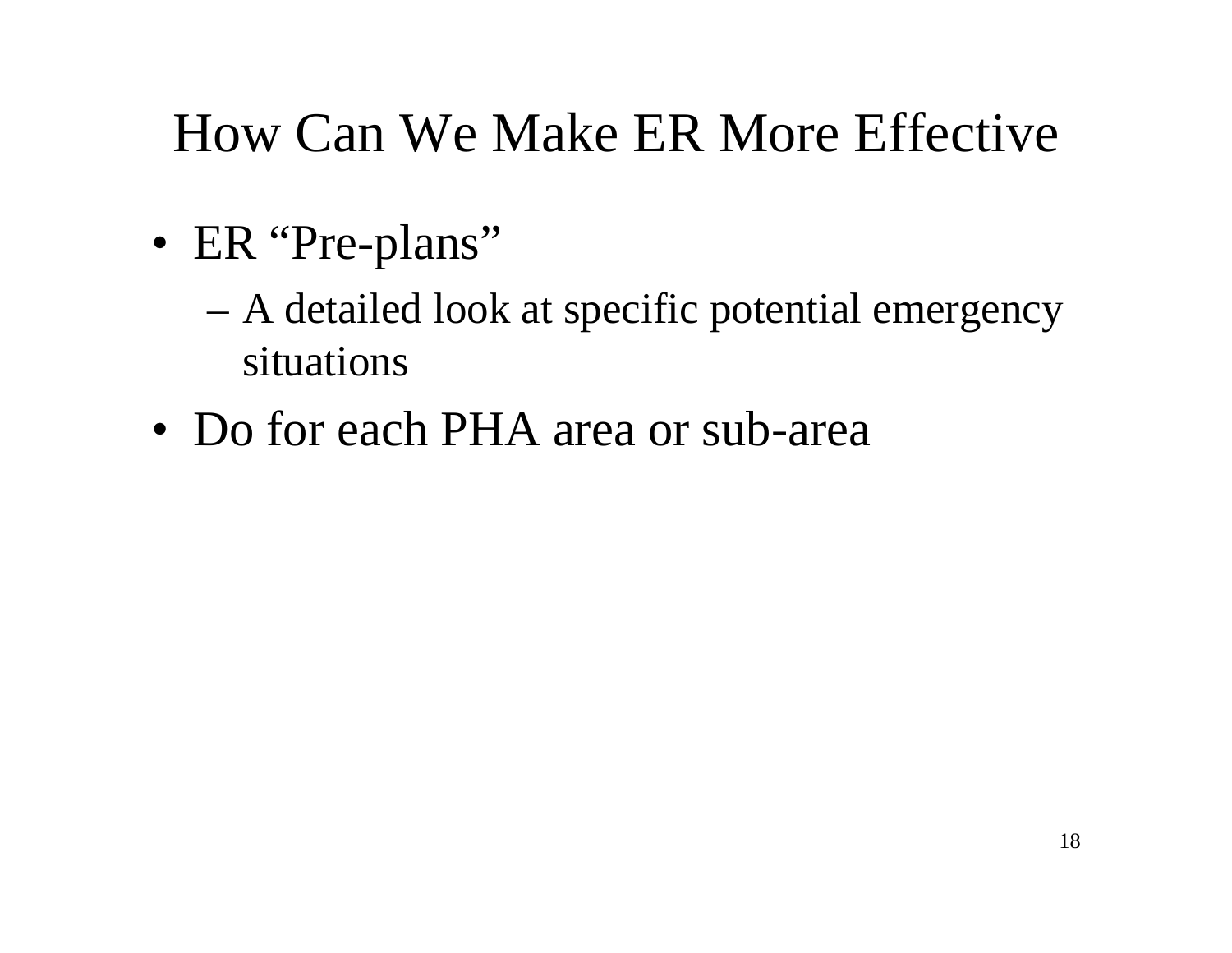### Example

#### Pre-Plan No. \_\_\_\_\_\_\_\_\_\_ Area Name: C2 Splitter

#### **General Area Map**

(Show main streets, access routes, assembly points, staging areas, pin point emergency area and shade area)

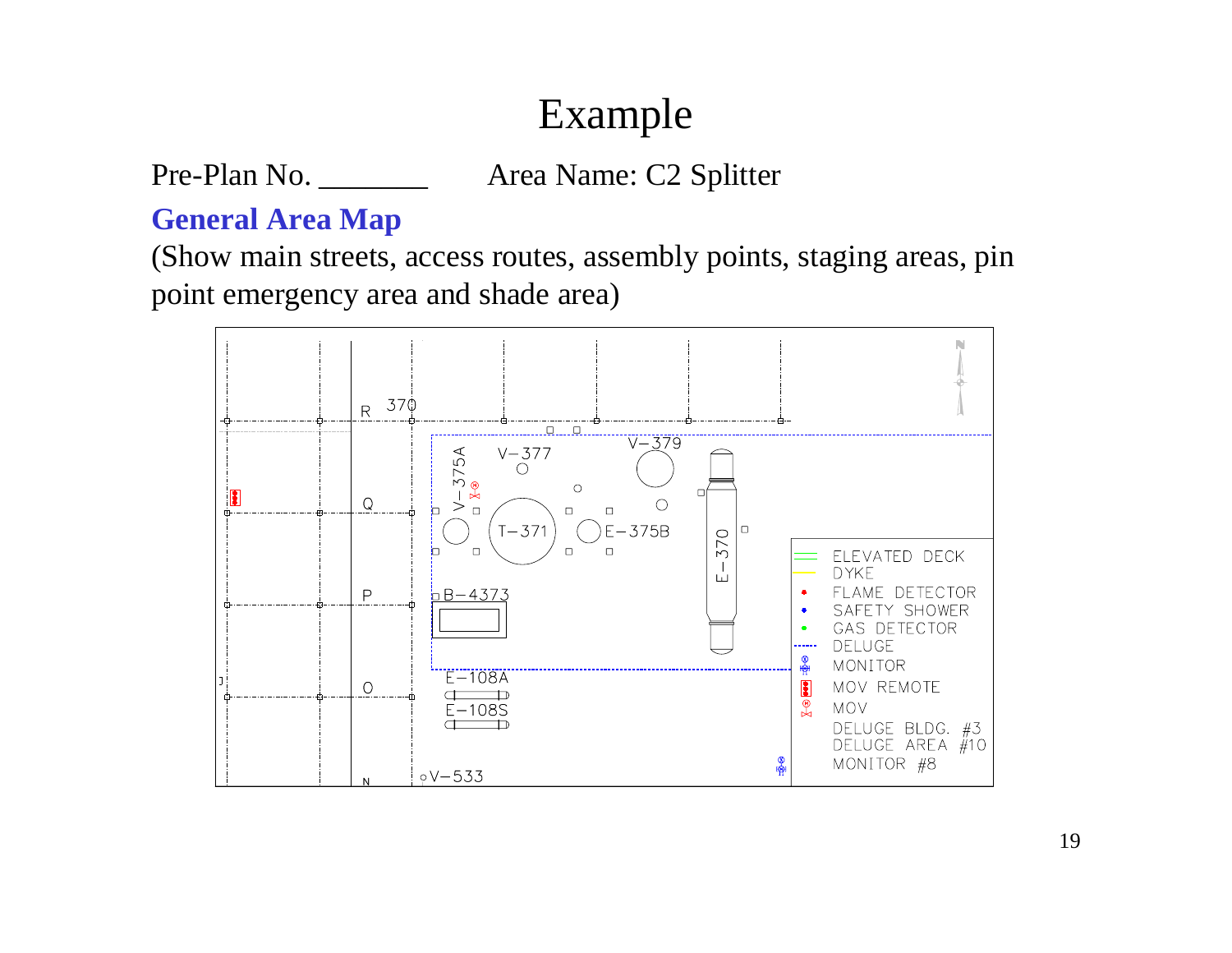#### **Specific Area Map**

(Show monitor locations, hydrant locations, deluge piping, vessels and piping, faint grid, key isolation valves, area grade and slope, access points, staging areas)



**Highlights ->** 

| <b>Special Considerations</b> | <b>What Can Hurt?</b> | <b>What Can Help?</b> |  |  |
|-------------------------------|-----------------------|-----------------------|--|--|
|                               |                       |                       |  |  |

20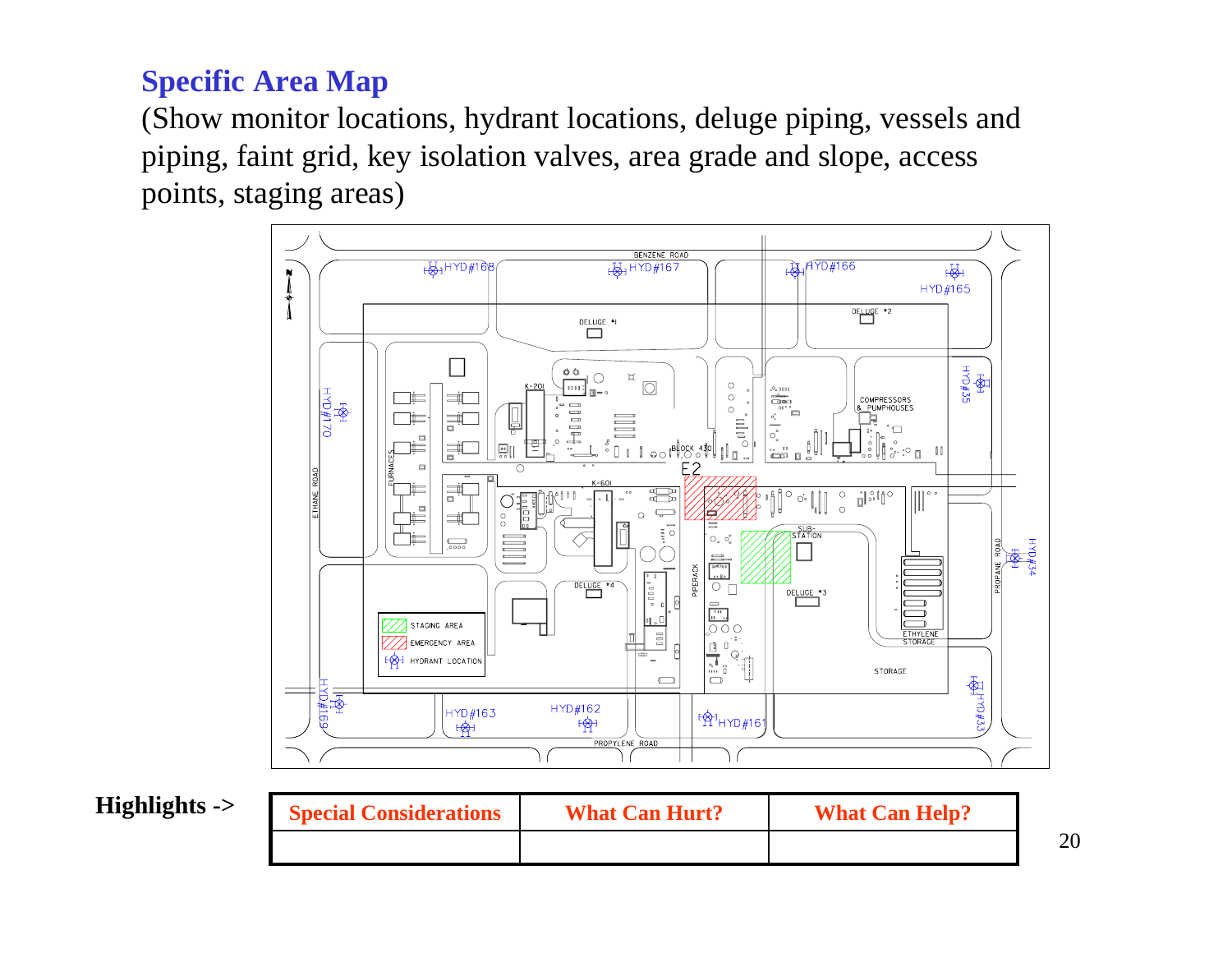- Special considerations none
- What Can Hurt?
	- Vessel fracture due to sub-cooling
	- Excessive accumulations of fire and deluge water due to poor storm drainage
- What Can Help?
	- Use of deluge system # 10, Deluge House #3
	- Use of portable monitors
	- Additional hose lines from Monitor #7 located due east 350 feet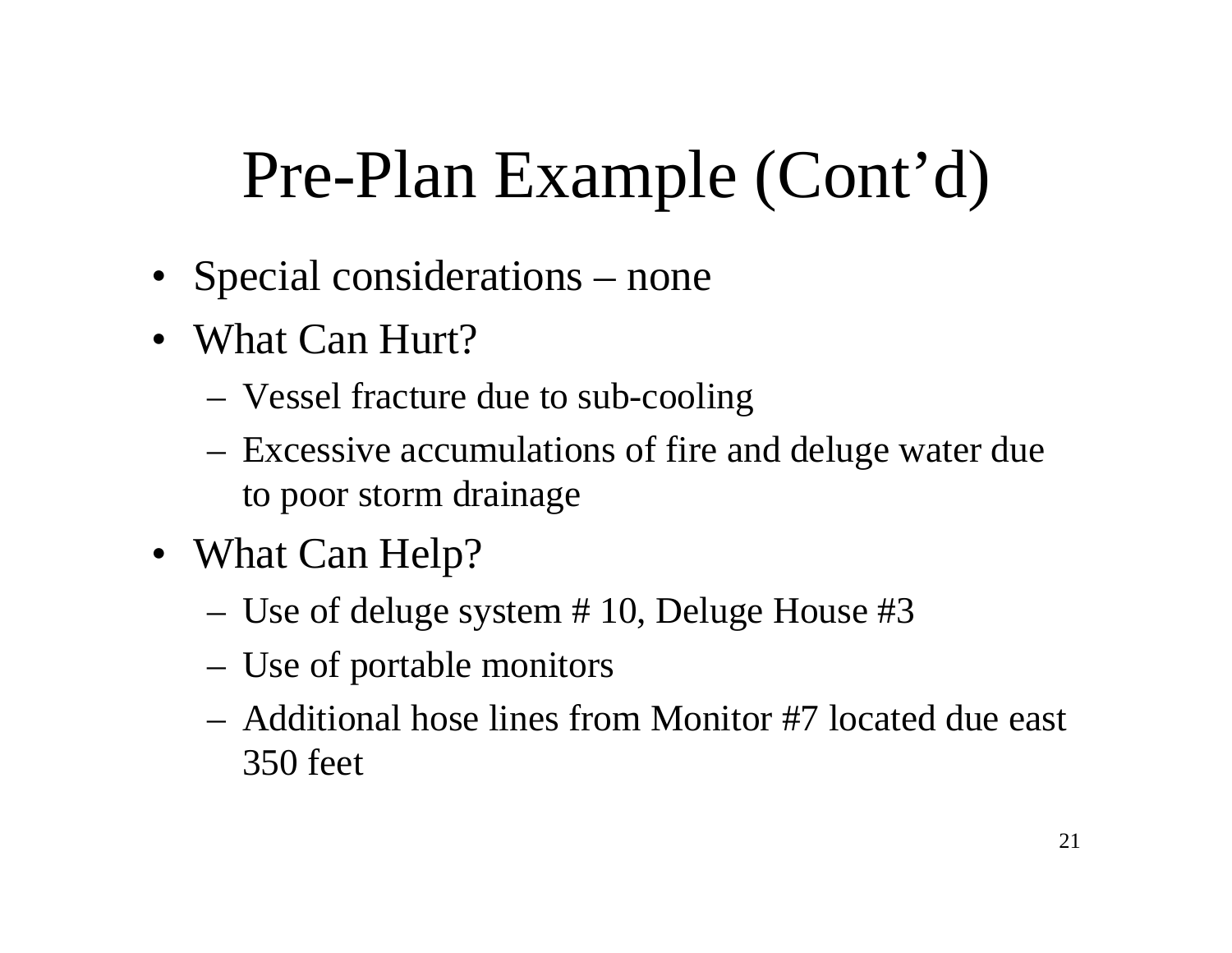- Material Hazards
	- Type: ethane/ ethylene/ propane
	- –Press (max): 1700 kPa
	- –Temp (min/ max): -80 ºC to 40 ºC
	- –Volume (mgs/l): 1,000 mgs/ 1,000,000 litres
	- –Liquid/ Gas: expansion rate = 300:1 liquid to vapor
	- Flammability: 6% 37% in air due to hydrogen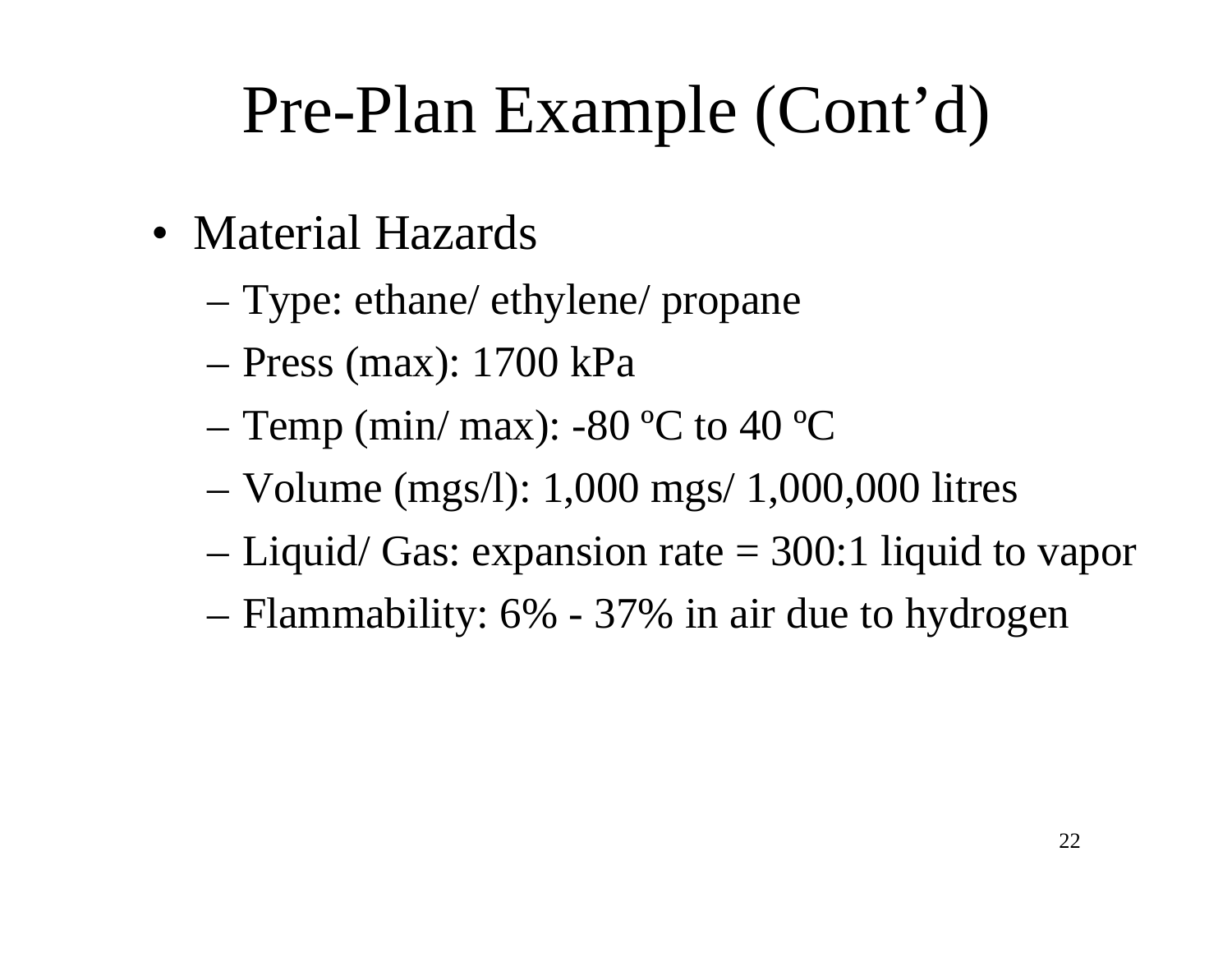- Area Specifics
	- Surface: concrete and asphalt
	- – Drainage/ Slope: Poor to east and south; Access/ egress: excellent from south with south wind. Congested from north/west or east
	- – Ignition sources: GT-601 (West), FV-905 (SW) approx. 200 feet
	- Congestion: Difficult to access manual isolation valves due to piping and platforms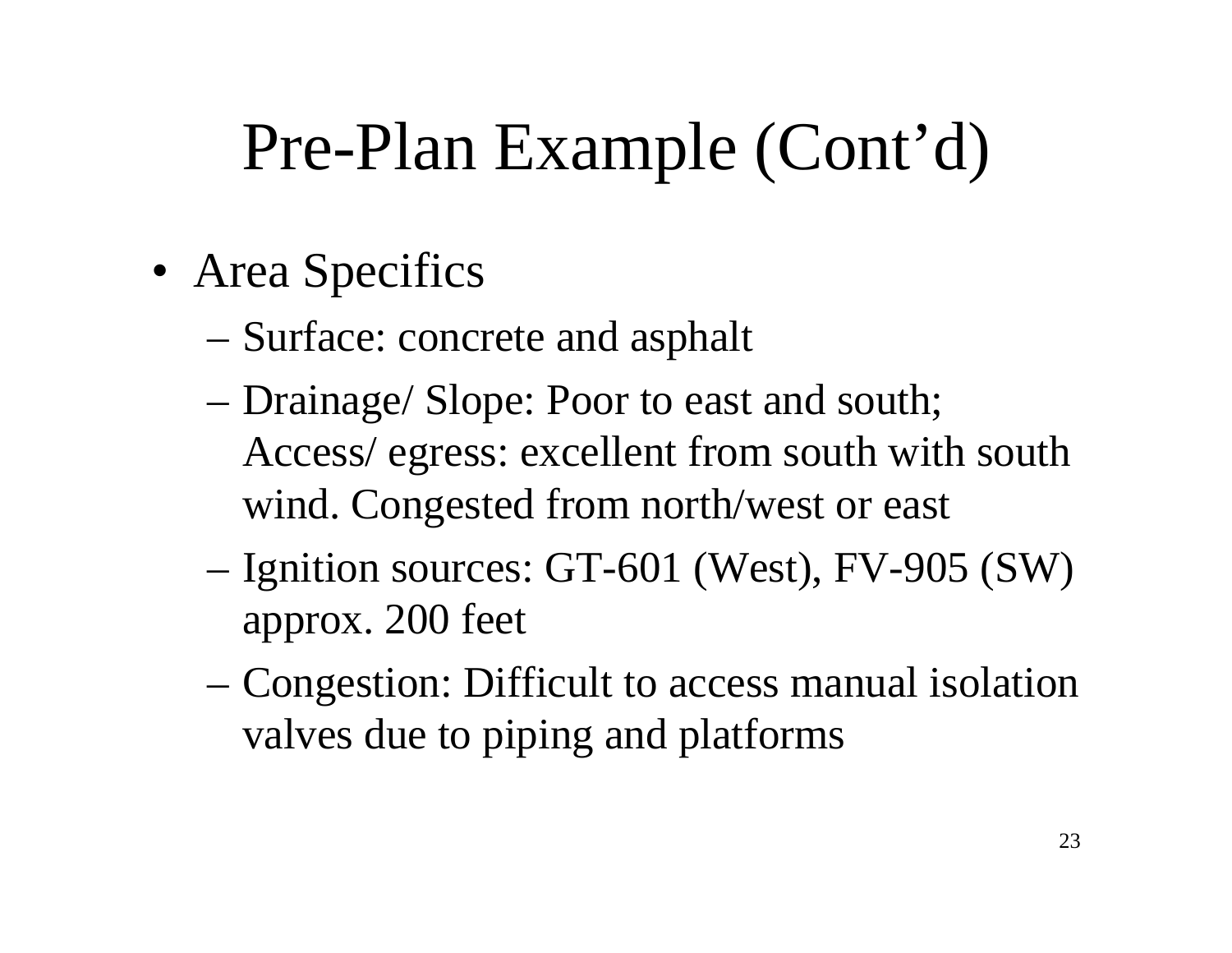- Isolations
	- MOV's: MV-3717 (Bottoms); MV-3726 (O/H's); MV-3742 (Reflux); MV-4120/ 4130 (Reactors); field and control room switches
	- – Manual: FV-3791, FV-3793, VF-3711, FV-3818, FV-3740, FV-3735
	- Electrical: MCC Sub-station #21 and #22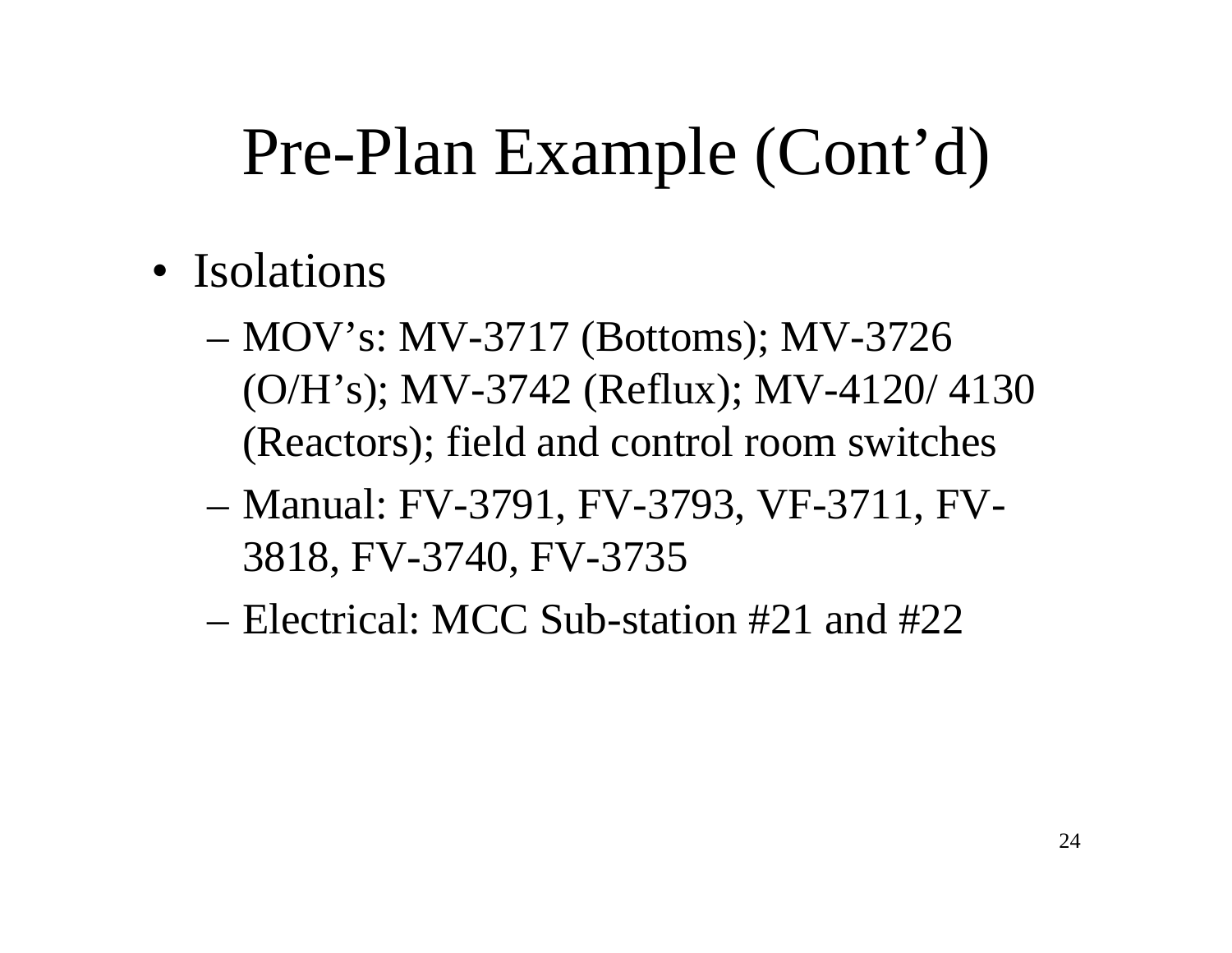- Exposure Potential
	- Piperack/ High Lines: Fireproofing up to 20 ft; 3-4 layers of pipe
	- –Structural Steel: Fireproofing up to 20 feet
	- – Instrumentation: Analyzer building #4373 inlcuding  $\rm H_2/N_2/O_2$  and helium bottles and 600 V electrical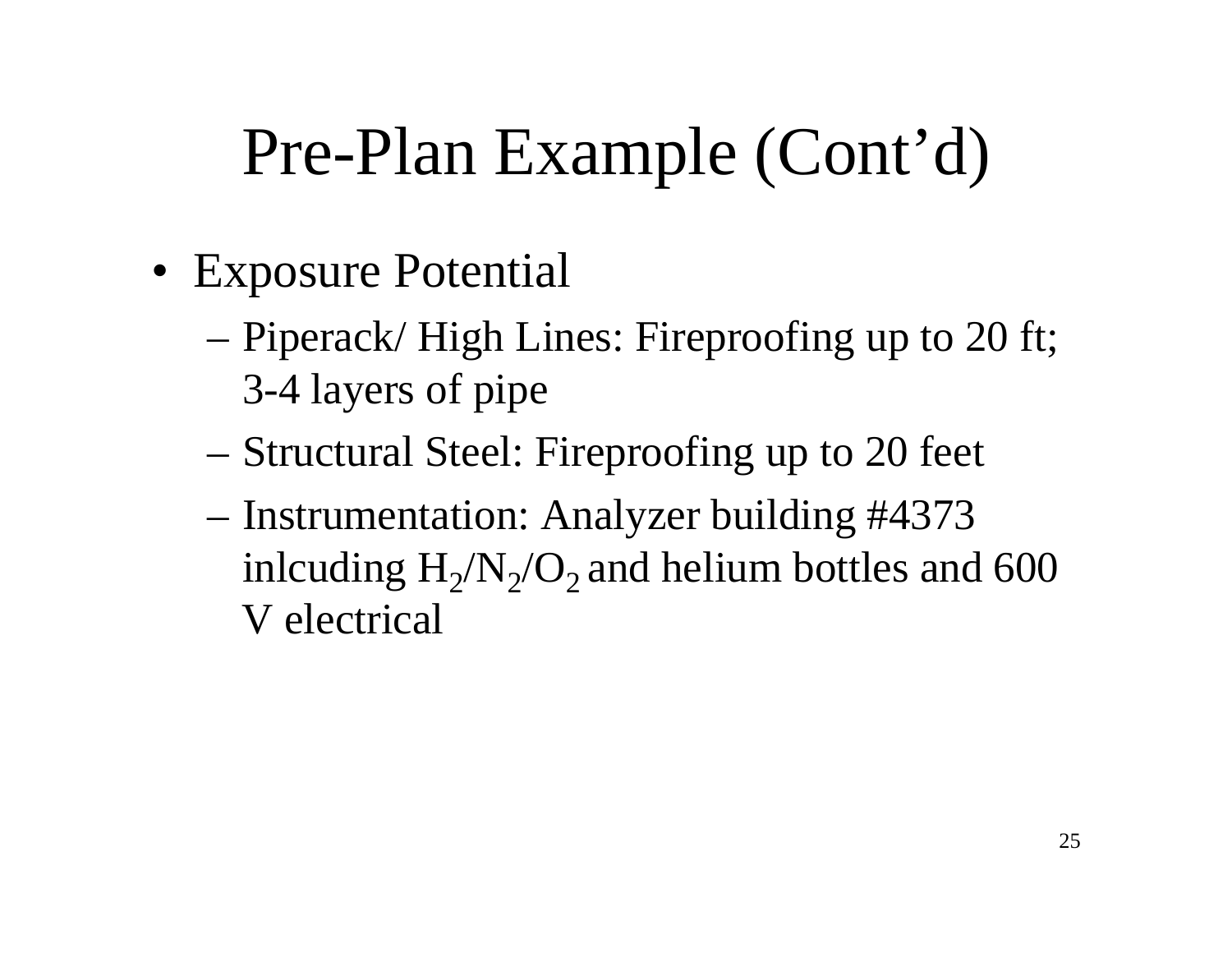- Safety Systems
	- Deluge: Area # 10 Deluge Bldg #3 (4353)
	- – Hydrants: 400 ft to hydrants #17 and #16 east of 11th street
	- Monitors: Number 8 located due south
	- Gas Detection: Located at PM-374A/B RefluxPump 100 ft west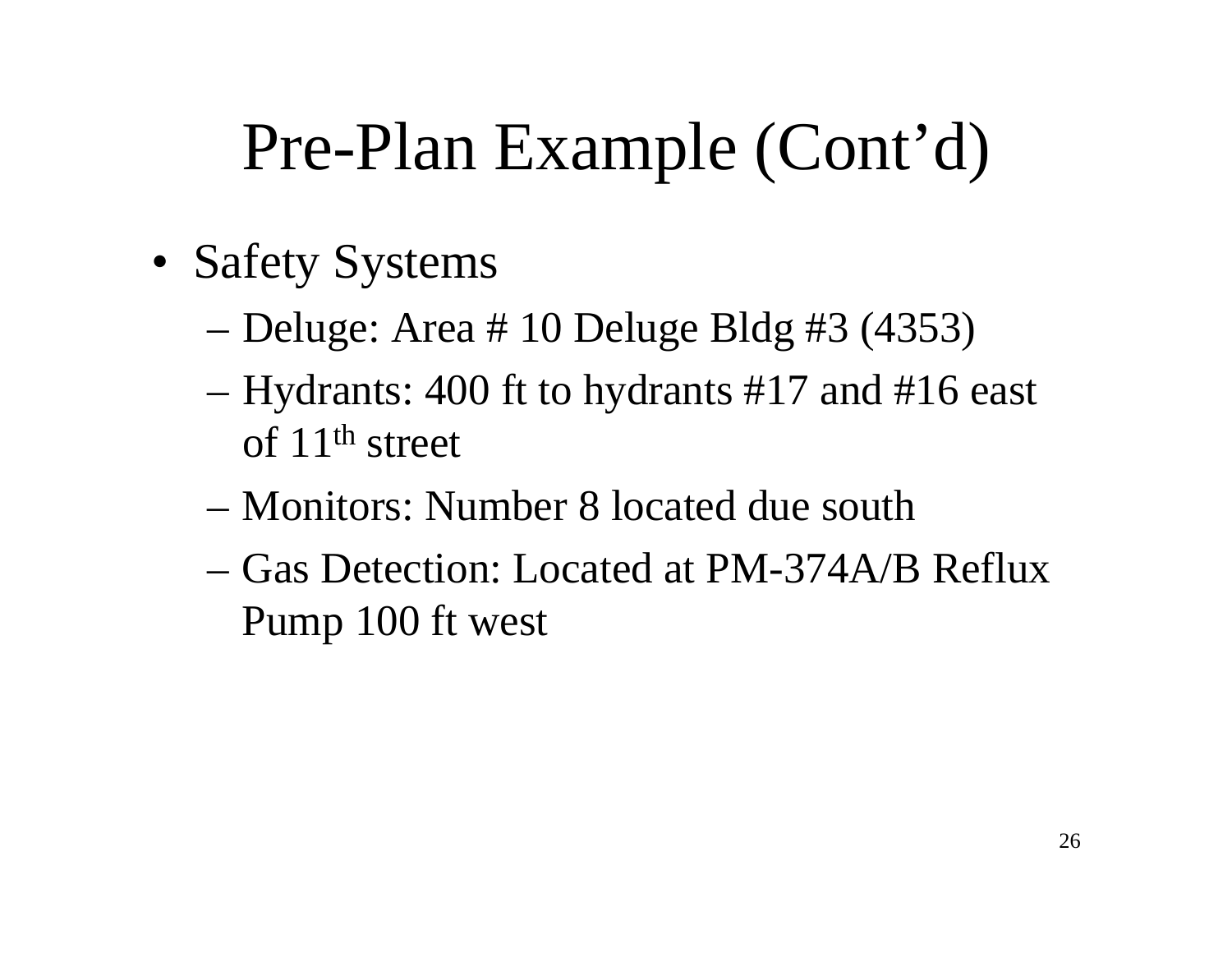- Other Resources Required
	- Utilize fire truck for pipes
	- Consider removal of collected water
- Recommendations
	- Vapor Release: removal of liquids while maintaining equipment pressures
	- Fire: Equipment cooling; removal of hydrocarbons to extinguish fire
- Pertinent MSDS Data (eg, fire fighting, reactivity, spill treatment, etc)
- Other Information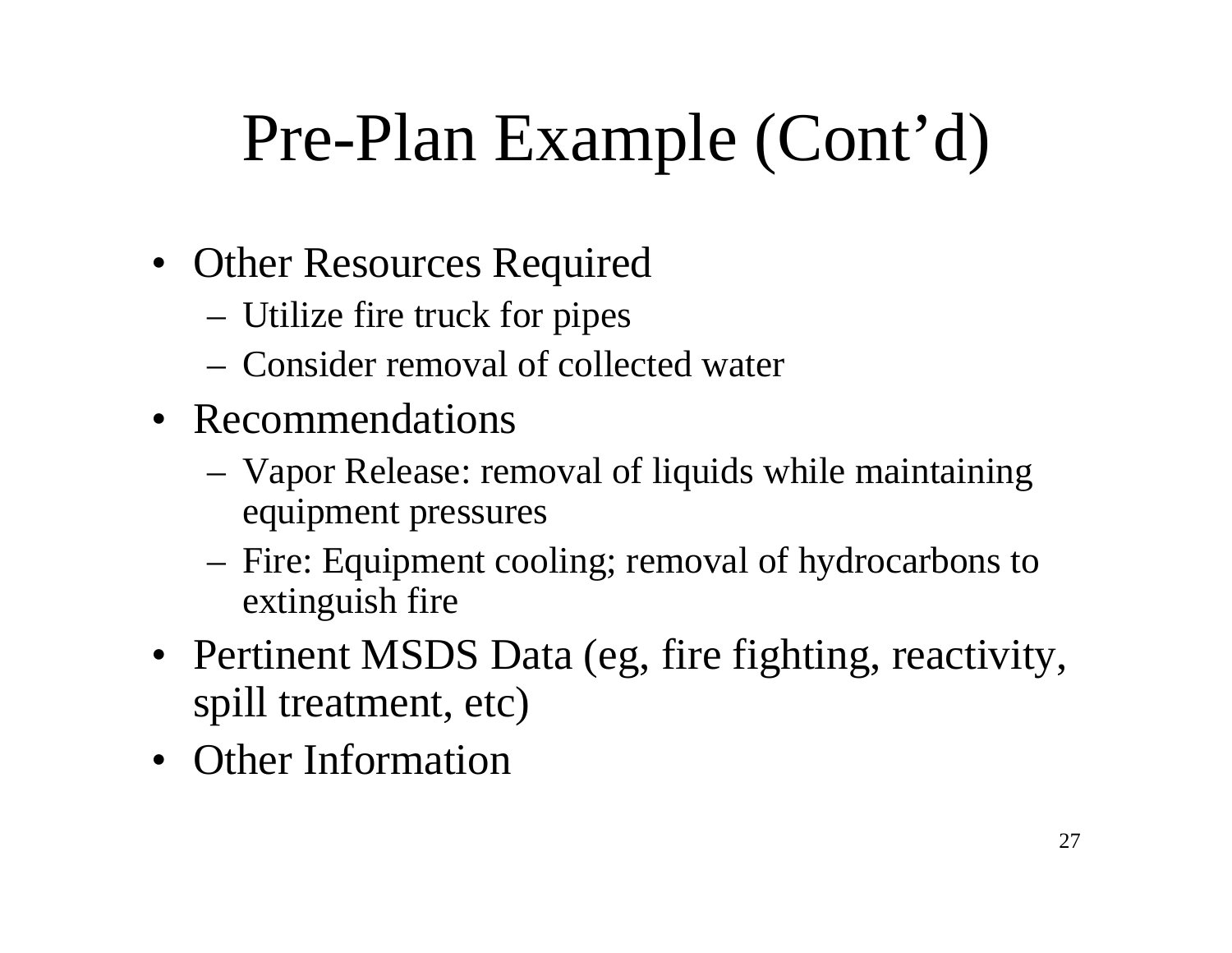### ER Pre-Plans

- Completed by Operations
- Validated by ER Coordinators or Site Emergency Planning Committee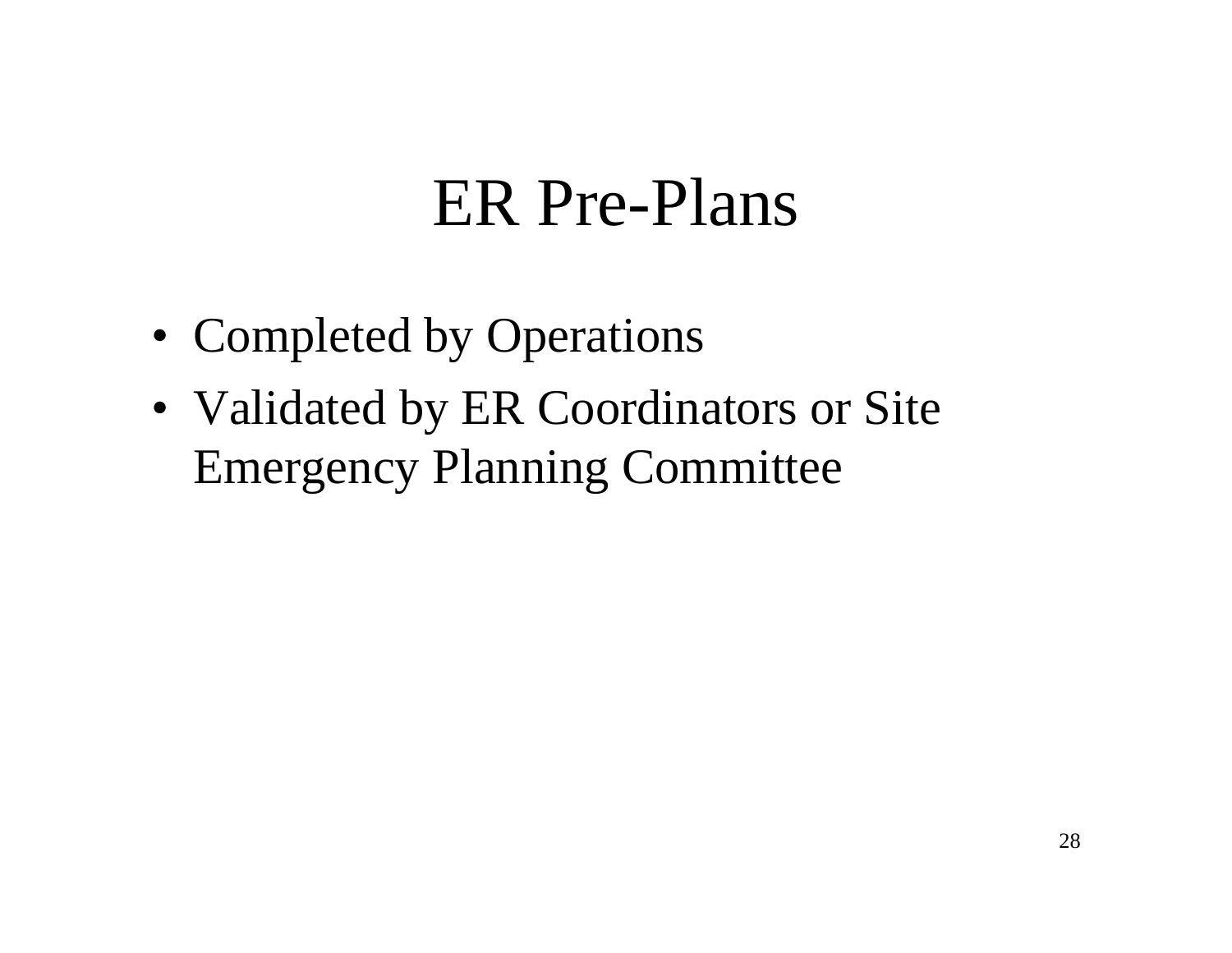### Bridging the Gap Between PHAs and ER Plans – the Opportunity

#### More Hazards ->

| Unit       | Area      | Feed or<br>Storage<br>Chem | Products                             | <b>Pre-</b><br><b>Plans</b><br>(NEW) | PHA Identified Hazards (by Process Safety Engineers)<br>(chemical and facility hazards)<br>(Not all shown) |                                                      |                           |                               |                           |
|------------|-----------|----------------------------|--------------------------------------|--------------------------------------|------------------------------------------------------------------------------------------------------------|------------------------------------------------------|---------------------------|-------------------------------|---------------------------|
|            |           |                            |                                      |                                      | Unignited<br>flamm<br>vapor<br>cloud                                                                       | Fire/<br>Explosion<br>(incl.<br>BLEVE <sub>s</sub> ) | Toxic<br>Vapor<br>Release | Release<br>Off-Site to<br>Env | Radioactive<br>release    |
|            |           |                            |                                      |                                      | <b>ER Flow</b><br>Dia xxx                                                                                  | <b>ER Flow</b><br>Dia xxx                            | <b>ER Flow</b><br>Dia xxx | <b>ER Flow</b><br>Dia xxx     | <b>ER Flow</b><br>Dia xxx |
| <b>DPG</b> | Aromatics | $C6 - C8$<br>Heart Cut     | $C_6 C_8$ Raffinate<br>Arom. Extract | # $??\}$<br># ? ? ?<br>#? ??         | X                                                                                                          | X                                                    |                           |                               |                           |